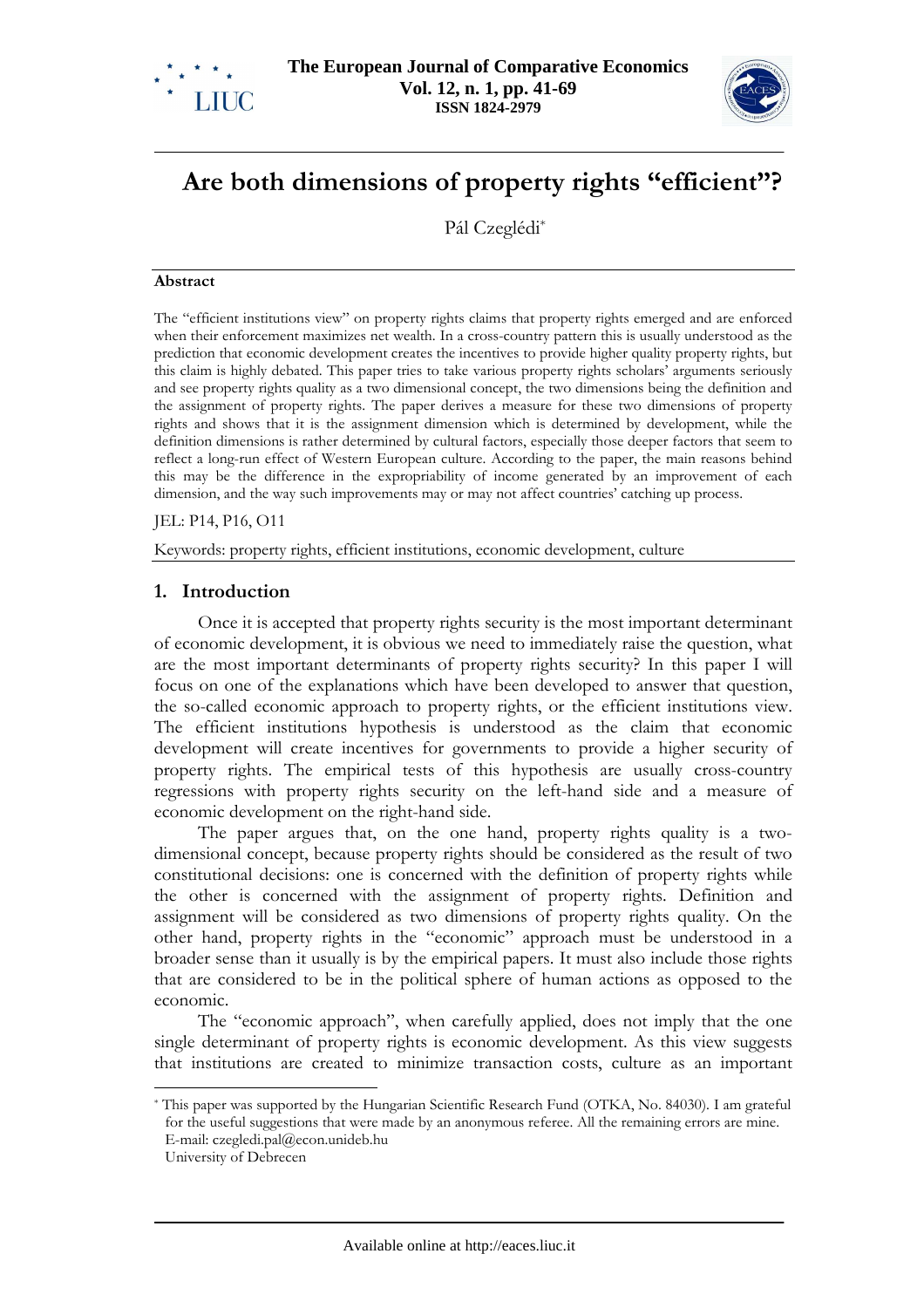determinant of transaction costs should be considered, too. The two dimensions of property rights, however, might not equally well be determined by development and culture. We can expect that development has a greater effect on the assignment dimension while culture has a greater effect on the definition dimension. First, even if the assignment dimension is improved by economic development, the definition dimension can only be improved if economic development is based on innovation. When imitation is the main driving force, the government will not have an incentive to widen the definition of property rights beyond the level of what is needed for the markets for goods in order to reach the level which would be needed for a market for ideas. Second, the less the definition of property rights is in line with cultural understanding, the more costly it will be to enforce them.

To test these claims empirically one needs a measure of the two dimensions of property rights. To follow the bundle of rights definition of property rights we need a broader measure than that used in the literature. I use measures of economic and civil freedom in order to derive measures for the two dimensions of property rights. The cross country regressions which are run with the measures of the two dimensions of property rights as dependent variables show that, controlled for cultural determinants, economic development proxied by GDP per capita and education have a much stronger effect on the assignment dimension than on the definition dimension, while the cultural variables affect the definition dimension more. Generally, the definition dimension is less "efficient" and better explained by deeper cultural factors.

# **2. The efficient institutions view on property rights**

The ancient political economy problem of having a government that enforces but does not violate property rights was reformulated as a key dilemma for comparative economics by Djankov et al. (2003). They develop a framework in which society faces a trade-off between the cost of private and public expropriation, and is supposed to choose the institutional mix with the lowest social cost given the institutional possibility frontier set by "civic capital". This framework reflects the "constrained efficient" view of institutions, which is the proposition that "the distribution of property rights is chosen in order to maximize wealth net of transaction costs." (Allen 2012, p. 399)<sup>1</sup>

This general claim implies, first, that "[t]he pressure to change property rights emerges only as a resource becomes increasingly scarce relative to society's wants" (North and Thomas 1973, p. 19). That is, as explained by Demsetz (1967) in his classic paper, an increase in demand will create an incentive to solve externality problems intensified by a higher demand, that is, to define and enforce private property rights, and create a market of the good which has become sufficiently scarce. Developing this line of reasoning further, Demsetz (2002) argues that the main driving force is specialization, which reduces the personal character of exchange relations ("compactness") within the community, improves technology, and increases the complexity of social organizations. These processes are the deeper roots of the motivation to create private property.

Second, the constrained efficient view of property rights implies that if transaction costs change, the distribution of property rights will probably change as well. This is, indeed, the argument that Allen (2012) makes to explain the emergence of different

<sup>&</sup>lt;sup>1</sup> See also the interesting debate in the blogosphere between Leeson (2013a,b) and Acemoglu and Robinson (2013a,b).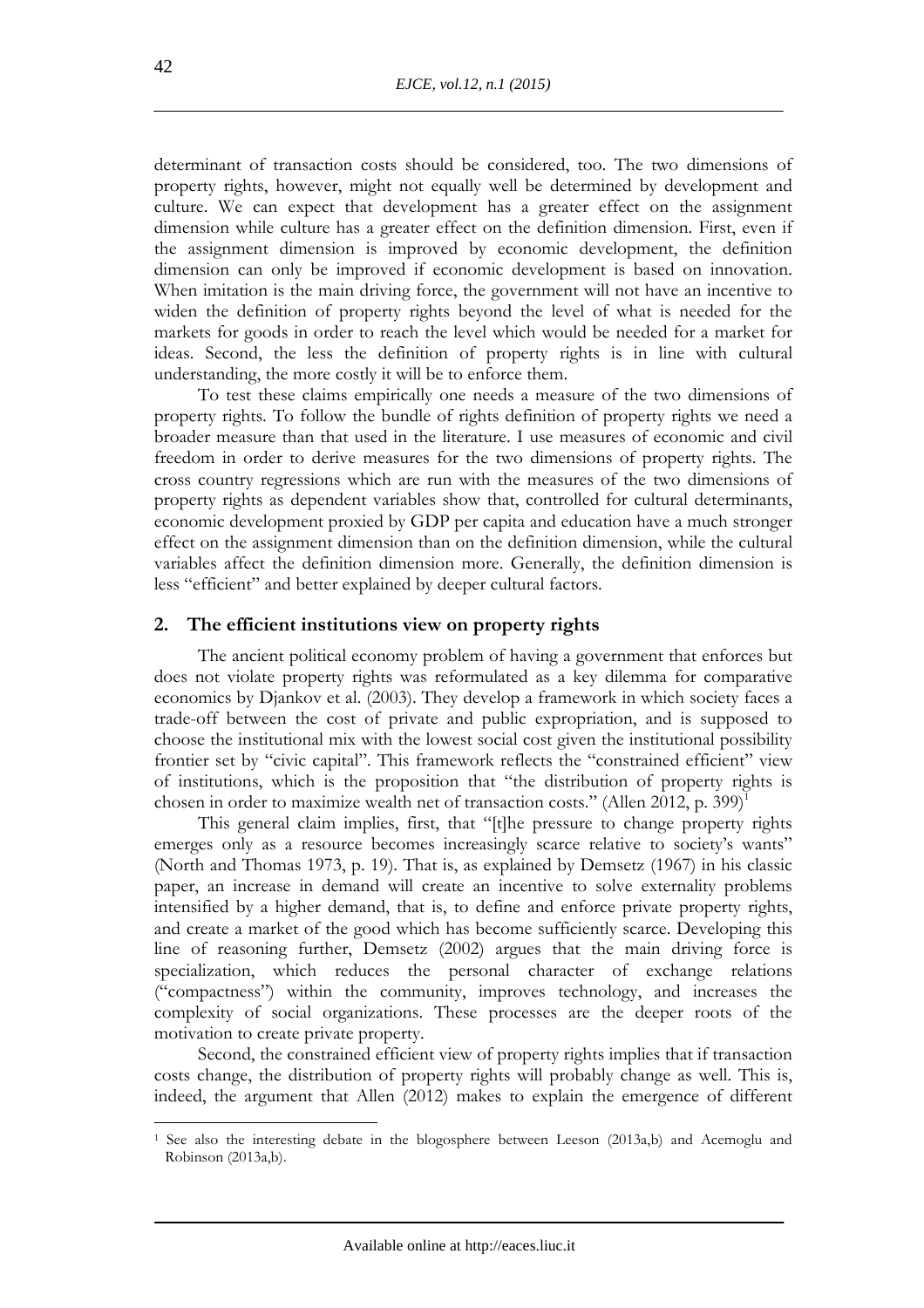institutions in pre-modern Britain. The most important element of transaction costs is the cost incurred to "make and enforce a claim" (Holcombe 2014, p. 476) or the "costs of policing the institutions" (Barzel 1989, p.84), that is, the costs of enforcing property rights. When transaction costs become low enough, defining and enforcing property rights becomes profitable.

The idea that higher demand and lower transaction costs of exchange will create incentives for defining and enforcing property rights implies that economic development creates incentives to increase the quality of property rights protection.<sup>2</sup> That is why in empirical and cross-country quantitative analyses of the determinants of property rights this hypothesis is usually formalized as a test of whether per capita income is a statistically significant independent variable in a regression in which property rights quality is the dependent one. A higher income means a higher demand and a better technology for enforcement. Discussing the reasons why development leads to an institutional system characterized by more democracy and less corruption, Paldam and Gundlach (2008, p. 68) emphasize, for example, that with development "demand for capital and skills rises" and the "increasing opportunity cost of time provides incentives for transactions to become more effective", which finally "forces administrations to become transparent and incorrupt".

The efficient institutions view of property rights can be contrasted with others. La Porta et al. (1999) provide a test, a very similar to which is conducted by Mijiyawa (2013) with a larger database. The evidence of La Porta et al. (1999) supports the efficient institutions view and so does that of Mijiyawa (2013), although his main conclusion is that what he calls the political approach (tested as the effects of democracy, income inequality, and the abundance of natural resources) is the most relevant and robust in explaining property rights when it is contrasted with three other approaches; the cultural (tested as the effect of the share of Protestants within the population), the historical (tested as the effect of common law legal origin), and the economic (tested as the effect of GDP per capita). He finds that in the sub-sample of rich countries, as well as in the sub-sample of African countries GDP is not a relevant explanatory variable (ibid., pp. 154, 176), while in the sub-sample of poor countries the relevance of the cultural approach, that is, the significance of the share of Protestants, is lost (ibid., pp. 154, 177).

Other cultural variables, however, are usually found to affect property rights significantly. Norton (2004) evaluates whether dimensions of culture in the data of Hofstede et al. (2010) affect property rights security and the rule of law. He concludes that they do, but not all of them. The most important dimension is that of "individualism" which "reflects people's identity as individuals or as members of groups" (ibid., p. 91). He finds that cultural dimensions together can explain roughly half of the cross-country variation in property rights and rule of law data.

There is an extensive literature focusing on the role of culture in determining the cross-country differences of institutions. In these papers, however, the dependent variable is not property rights but a more general measure of institutions (Klasing 2013,

<sup>&</sup>lt;sup>2</sup> The question that can be raised immediately, as was done by the anonymous referee of this paper, is what is it that causes economic development, then? This paper focuses only on the determinants of property rights, not on the determinants of economic development, but it is worth noting that both the claim that higher quality property rights lead to development and the claim that development leads to higher quality property rights can be right at the same time. That would imply a virtuous circle of property rights security and development. A model of this kind is developed by Gradstein (2004).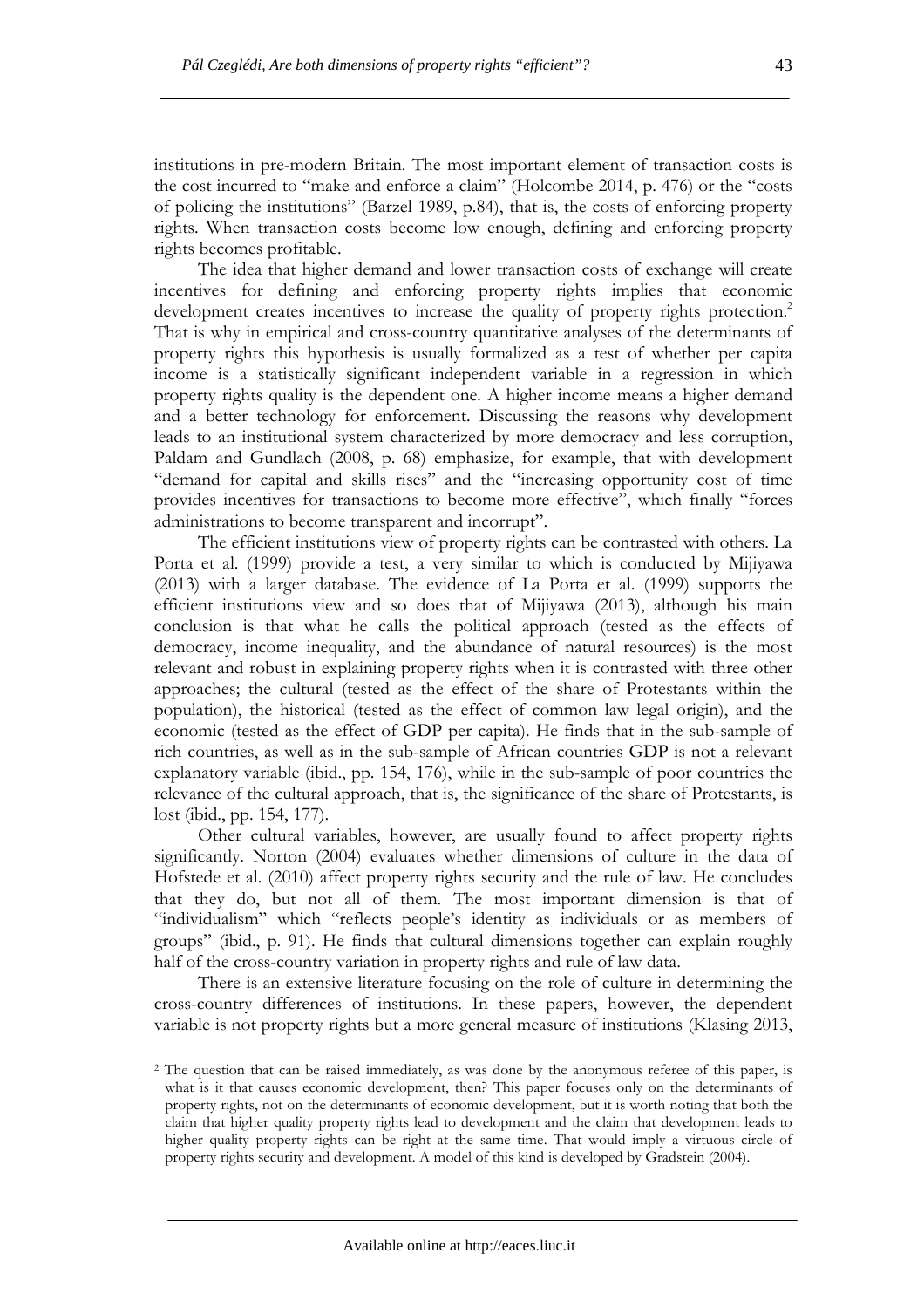Licht et al. 2007). This does not make them irrelevant from the point of view of this paper because property rights security accounts for a significant part of the quality of institutions, and there is a strong correlation between different factors of institutional quality (Langbein and Knack 2010, Kunčič 2014). Those papers therefore that conclude that culture has an explanatory power over institutions (e.g., Tabellini 2008, 2010, Licht et al. 2007, Maseland 2013, Williamson and Mathers 2011a,b) give some support to the claim that property rights are determined by culture to some extent.

The main factors and theories that have been developed in the past decades to explain cross-country differences in property rights quality are well summarized by the three papers of Levine (2005), Hansson (2009), and Mijiyawa (2013)<sup>3</sup>. The aim of these three papers is the same: to evaluate different explanations of property rights quality or security. There is of course a substantial overlap between the theories they test and the explanatory variables they use, and the conclusion they draw: it is difficult to drop any one of the different explanations. Interestingly, it is only Mijiyawa (2013) of these three who considers the "economic approach"; cultural factors and determinants of colonization receive much more attention. As I will try to show, this approach may deserve much careful scrutiny.

In the rest of this paper I will address two shortcomings of the literature reviewed above. First, this literature is exclusively concerned with the determinants of how rights are assigned. As we will see, besides the question of who owns what, property rights institutions must answer another question, the question of what it means to own something. The quality of property rights institutions are determined by both decisions. A cross-country test of the determinants of property rights should therefore check the determinants of both of these constitutional dimensions of property rights.

Second, the claim that culture has an effect on property rights security is usually seen as an alternative to the "constrained efficiency" view. Culture, however, is a crucial determinant of transaction costs and is thus a determinant of the efficient assignment of property rights. That is, a discussion of the efficient institutions approach to property rights should include the role of culture.

#### **3. Two dimensions of property rights**

#### **3.1. Assignment and definition as two dimensions of property rights**

Property rights are defined here in the traditions of the property rights school (Alchian (1977[1965], Barzel 1989, Holcombe  $2014$ <sup>4</sup> as "socially recognized rights of action" (Alchian and Demsetz 1973, p. 17), or a bundle of "rights to use resources, including one's body and mind" (ibid.). The literature concerned with the factors that determine property rights security in a cross-country setting seems to neglect two conclusions stemming from this definition.

The first neglected aspect is the difference between the social recognition of what any owner can do with what she owns and the social recognition of who the

<sup>3</sup> A more detailed examination of the factors they use will follow in section 4.

<sup>4</sup> For a more detailed understanding of the "property rights approach" than what follows, see Alchian (1977[1965]), Alchian and Demsetz (1973), or Barzel (1989). Colombatto (2004) provides more recent original contributions to, and an overview of, property rights economics. See Holcombe (2014) for a recent theoretical contribution to this literature.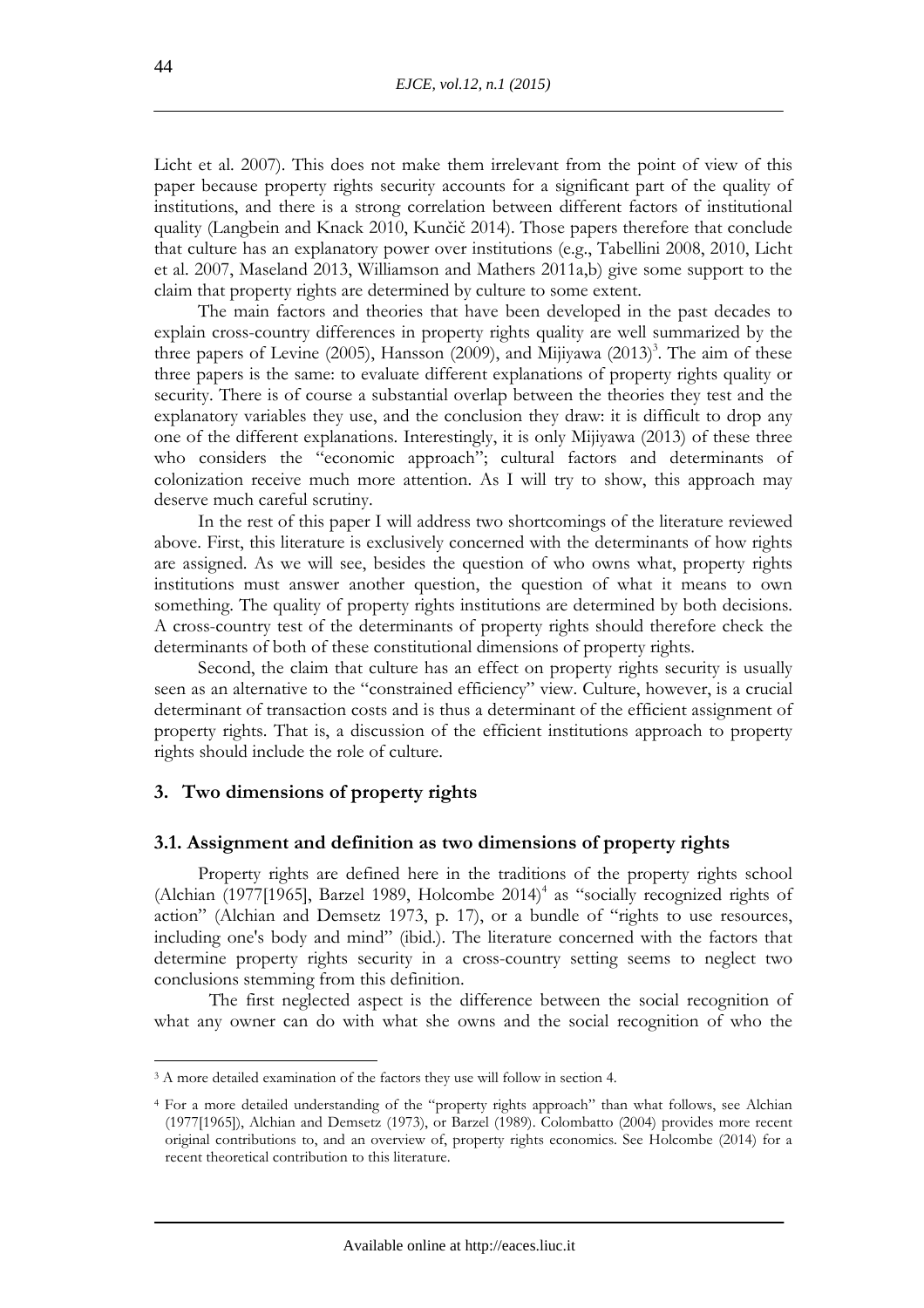owner of a certain asset is. This is implicit in the definitions used in the literature but is neglected. For example, Levine (2005, p. 62, italics added) defines the term "property rights" as the "degree to which a broad set of policies, legal and political systems, and informal norms *define and protect* private property". Similarly, Norton (2004, p. 88, italics added) refers to the same set of institutions as those which "*specify and enforce* property rights." These two different aspects of property rights are made explicit by Vanberg (2001), who explains that there are "two constitutional decisions" to be made about property rights. One is the definition of property rights, which answers the question "what does it mean to own something?", while the other is the assignment of property rights, which answers the question "who owns what?" The empirical literature does not make this difference, and, consequently, the possibility does not arise that these two decisions regarding property rights are not affected in the same way by the factors under scrutiny.<sup>5</sup>

The claim that the system of property rights is determined by two separate constitutional decisions means that property rights security has two orthogonal dimensions. This is because property rights can be expropriated in two ways: either by redefining property rights or reassigning property rights without the consent of the owner. Property rights security is then not to be measured with a one-dimension scale but with two different scales or dimensions, which I will call the definition dimension and the assignment dimension. The definition dimension describes what the bundle of rights that is given to the owner of a resource includes, while the assignment dimension describes the certainty that the owner will not be deprived of her resource.

The second neglected aspect of property rights is that the resource the property rights of which can be defined and assigned may mean "one's body and mind" (Alchian and Demsetz 1973, p. 17). As Furubotn and Richter (2005, p. 95) say, "[t]o economists, every right can be interpreted as property right". This means that the definition dimension of property rights should be understood more broadly than it usually is. The fact that some property rights are "property in one's own person" (Furubotn and Richter 2005, p. 91) does not make them fundamentally different from those rights which are defined over resources that can be sold or expropriated. This approach to property rights implies that freedom and property rights are just two sides of the same coin, which is clearly reflected in Allen's (2007, p. 312) definition of an "economic property right" as "one's ability to freely exercise a choice". As we have just seen, there is nothing in this "economic" approach to property rights that excludes civil liberties, or human rights more generally speaking, such as free speech<sup>6</sup>.

<sup>&</sup>lt;sup>5</sup> Hodgson (2015) criticizes the economic approach towards property rights for not realizing the importance of property as a legal concept. Although Allen (2015) claims that Hodgson (2015) simply renames legal and economic rights for property right and possession, Hodgson (2015) does more than that. He argues convincingly that "freedom to exercise a choice" is not the same when it is the result of only (a lack of) enforcement (possession), as when this freedom is a legitimated by the community (property). This distinction is rather between how and whether the property rights are defined and how and whether they are enforced (assigned). Thus, Hodgson's argument seems to support the claim that property rights security is not one-dimensional, but possibly two: whether a right is accepted by the community (definition) and whether it is enforced (assignment) are two different aspects.

<sup>6</sup>Barzel (1989, p. 2., footnote 1) makes it explicit: "[h]uman rights are simply part of people's property rights. Human rights may be difficult to protect or to exchange, but so are rights to many other assets."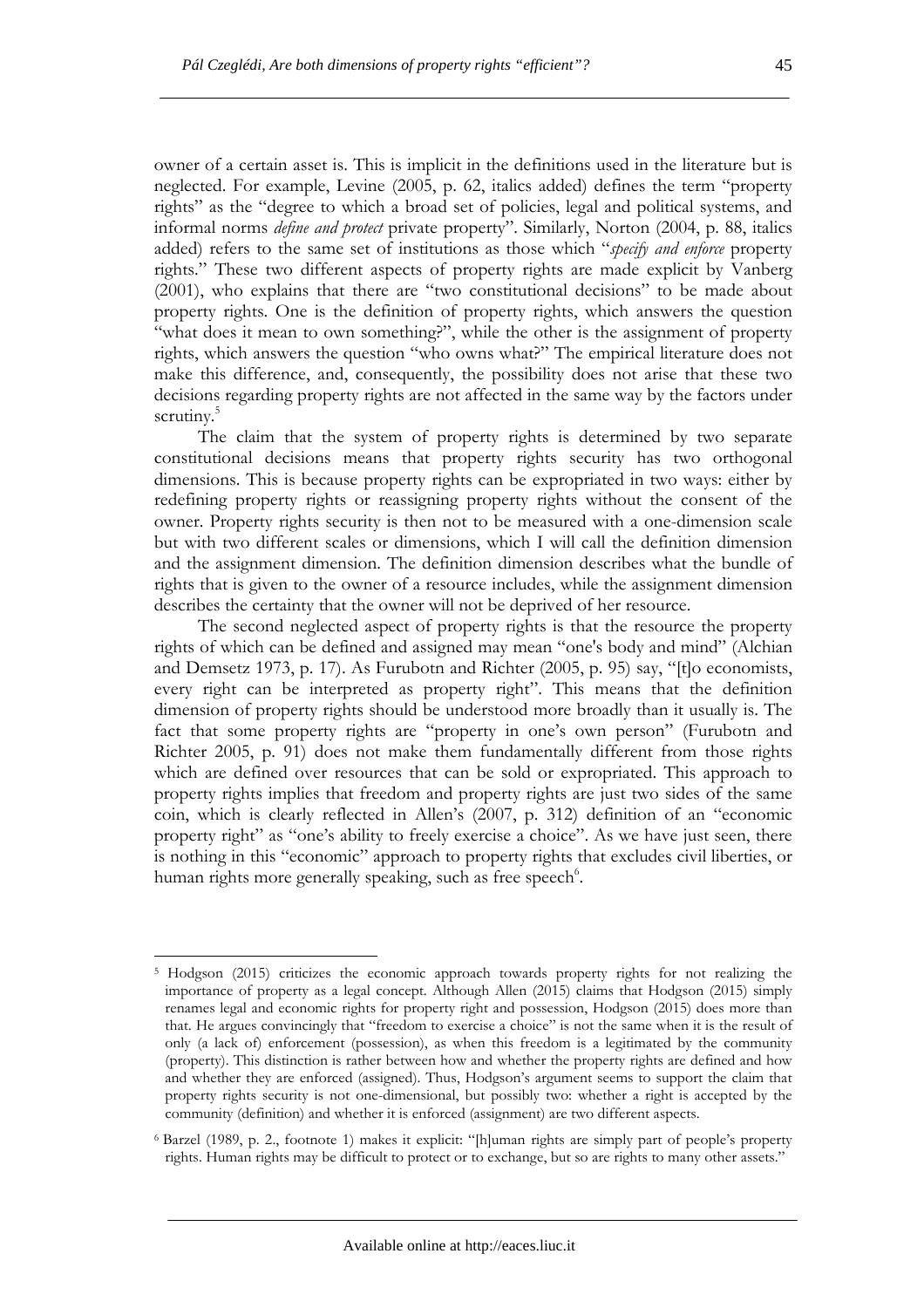Empirical studies usually make a difference between economic and civil freedoms as separate elements of individual liberty<sup>7</sup>. Although these two kinds of freedom are not identical with the two dimensions of property rights, the definition dimension of property rights arguably has a larger role in determining civil freedom than it does in determining economic freedom. The reason lies in the nature of the resource over which property rights are defined. As the human body and mind are not expropriable, the more important question about them is not who the owner of these resources is but what the owner is allowed to do with them. What makes civil freedom different from economic freedom is that the activities that are associated with civil freedom use these non-expropriable resources more intensively. Consequently, a change in the definition of property rights, which changes the bundle of rights of actions the owner of a resource is allowed to make, will have a greater effect on civil freedom than on economic freedom. Similarly, a change in the assignment of property rights, which makes the assignment of property rights over expropriable resources more or less uncertain, has a greater effect on economic freedom than on civil freedom. We can expect, then, that differences in the definition of property rights are reflected better in civil freedoms, and differences in the assignment of property rights are reflected better in economic freedoms.

In sum, if we follow the economic approach to property rights we should apply the economic definition of property rights, which leads to the conclusion that individual freedom can be restricted in two ways: either by narrowing down the bundle of rights of the owners, a decision on the definition of property rights, or by changing the ownership of the resource without the owner's consent, a decision on the assignment of property rights. All "kinds" of individual freedom, such as civil and economic freedom, can be seen as the freedom to exercise different actions made possible by these two constitutional decisions. Since different human actions are produced with technologies that are more or less intensive in expropriable and non-expropriable resources, they are not affected by the two constitutional dimensions to an equal degree.

#### **3.2. Development and the two dimensions of property rights**

We can expect that economic development is more important in determining the assignment dimension of property rights than the definition dimension of property rights, while the case with culture is just the reverse. The reasons are concerned, on the one hand, with the expropriability of the benefits which a better definition or assignment of property rights leads to, while on the other hand they are concerned with the effect of culture on transaction costs.

An improvement in the assignment of rights means that the return on productive activities becomes higher as compared to rent seeking (Murphy et al. 1993). With a weaker enforcement, then, more resources will be devoted to socially wasteful rent seeking. A more secure assignment will increase the value of an expropriable resource that can be sold, which creates incentives for a third person to provide a more secure assignment for a return. Widening the definition of property rights, however, as we saw, will lead to a disproportionally large increase in the freedom of those activities which

<sup>7</sup>Political liberties are usually considered a third freedom besides the above-mentioned two. Since political liberties are usually concerned with public decisions, not with individual ones, I ignore them. When it comes to the quantitative measures of civil and political liberties, the differences between them are small.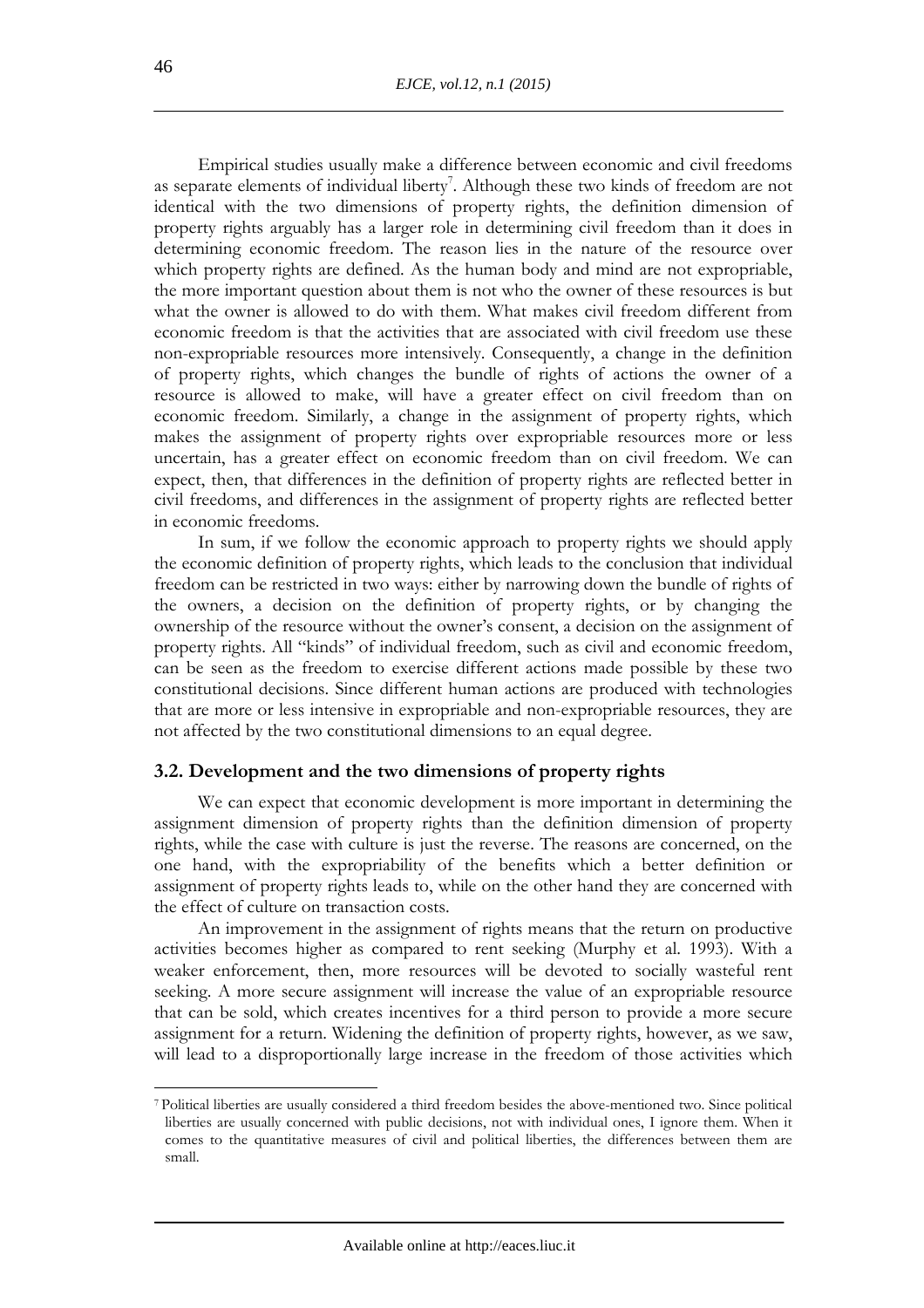will yield inexpropriable benefit. The rents created by civil liberties (first and second generation human rights) as BenYishay and Betancourt (2014) argue are much more difficult to expropriate because they are "dispersed in space, time and individuals to whom they accrue than the ones generated through political rights" (ibid., p. 556). As a result, although it would be efficient to change the definition dimension of property rights, it may not pay off for a third person to do so because the rent generated as a result cannot be expropriated. The incentive to improve the assignment of property rights in the hope of a higher return is stronger than the incentives to widen the definition of property rights.

The second reason to think that the definition dimension is less related to economic development than the assignment dimension is the relation between innovation and the civil freedoms. A broader definition of rights that makes it possible to exercise actions of the civil freedom "bundle" creates a market for ideas – a market for activities such as "speech, writing, and the exercise of religious beliefs (Coase 1974, p. 384)". Coase and Wang (2013, p. 190) apply this idea when arguing that the lack of a free market for ideas prevents technological and social innovation from becoming a major force behind economic development, which may slow down economic growth when the steam provided by the potential of catching-up runs out. It is because "[t]he lack of a market for ideas is directly responsible for the lack of innovation" (ibid., p. 193), and further because the market for ideas "determines what kind of consumers (as well as entrepreneurs, politicians, and lawyers) we find in the economy, their characters and value, and thus ultimately decides what the market for goods is and how effectively it works" (ibid., p. 194).

This means that the relation between economic development and the definition of property rights depends on whether the country's economic development is the result of "producing ideas" or "using ideas" (Romer 1993). The more important the first strategy is, the more important is the role of the market for ideas, and this makes the definition dimension more strongly connected to economic development. Since it is developed countries whose economic growth is based on the "producing idea" strategy while those lagging behind are "using ideas" rather than producing them, the prospect of development does not create an incentive to introduce a broader definition of property rights until the "using ideas" strategy is working.

#### **3.3. Culture and the two dimensions of property rights**

Culture is a part of the process of the defining and assigning of property rights because they affect the transaction costs. First, the cost of enforcing property rights can be reduced by culture, because "[m]oral and cultural constraints that encourage people to honor contracts and property rights ... discourage opportunistic behavior" (Anderson and Hill 2004, p. 15). Consequently, the lesser the extent to which the informal rules are in line with the formal rules, the more costly enforcement will be. That is, if the informal assignment of property rights is not the same as the formal assignment, enforcement costs will be higher.

Ethics is thus a factor in enforcement and therefore a determinant of the enforcement of property rights. But ethics has a more crucial role for property rights than determining the technology of enforcement; ethics and culture determine what is to be enforced in the first place. Basing his thoughts on experimental research, Wilson (2015) explains the emergence of property rights as a moral convention. The experimental results he presents give support to the claim that the notion of property is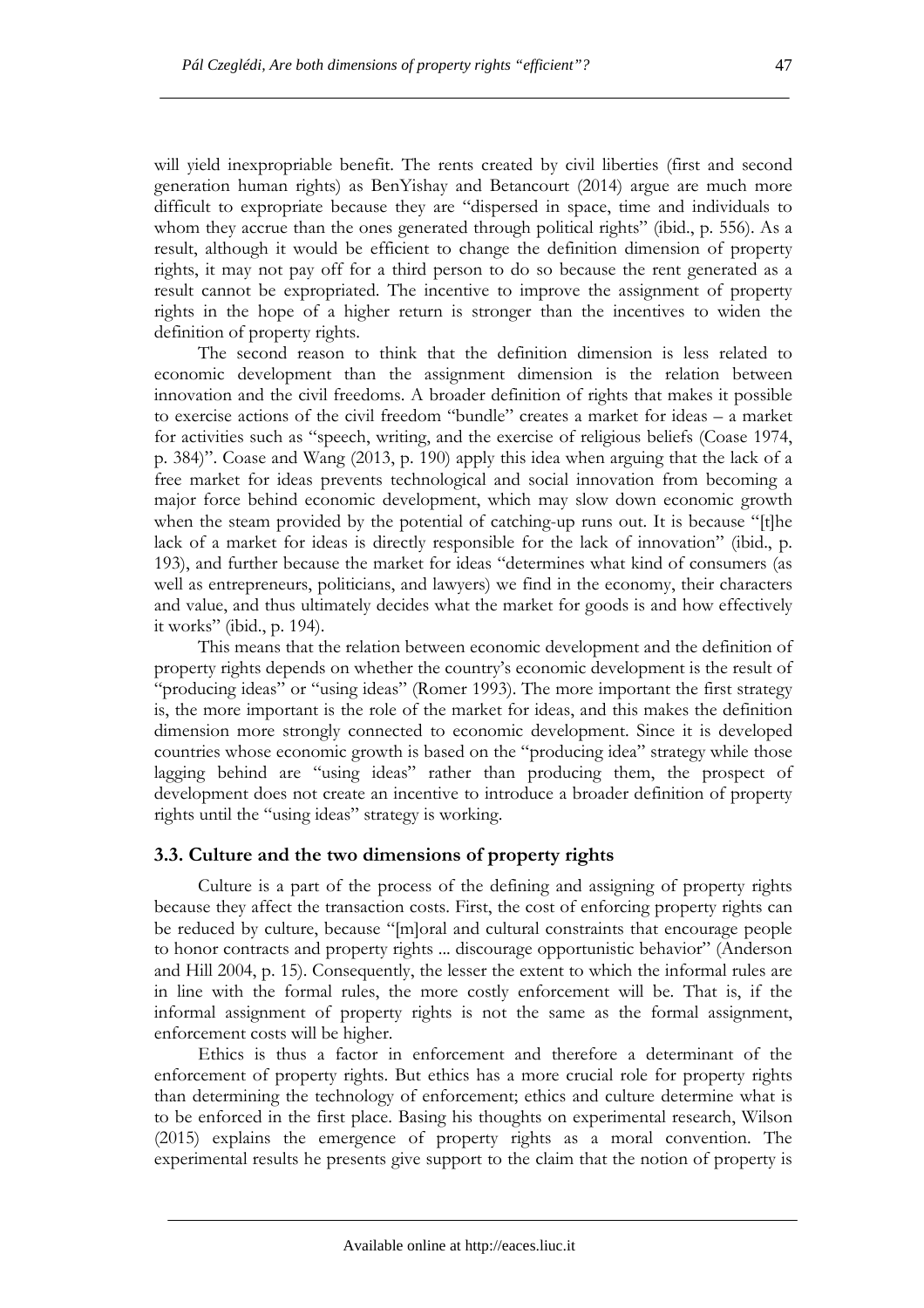based on morals concerning what is right, which is, roughly speaking, inarticulate knowledge of the abstract rules, not the concrete ones. That is, property in the abstract is a moral concept: informal rules including culture provide the background for the emergence of property rights, and not only for the enforcement of property rights once they have emerged. This is line with the critique that McCloskey (2015) formulates on new institutional economics, and that Hodgson (2015) formulates on the economic approach of property rights. One line of criticism is common: institutions (property rights) are not only constraints; they do not only provide incentives. Institutions and property rights have meaning and interpretations; that is to say they have an ethical foundation.

Deciding to accept a definition of rights in the abstract seems to be different from the decision to follow or not to follow the rules defined. Precisely because human motivation is not one-dimensional, the two dimensions of property rights will have a more or less ethical foundation. If the definition of property rights is a decision about 'what is right', it is the assignment of property rights that will rather be affected by efficiency consideration because the decision to respect property rights results from a trade-off between the moral and the economic value of (non)compliance.

#### **4. Determinants of the two dimensions of property rights**

The empirical test of the theoretical considerations seems to be clear: we should first have a measure of the definition and the assignment dimension of property rights, and see in a cross-country setting whether they are differently affected by culture and development. The theory thus suggests an empirical test that can be summarized by two general regression equations as follows:

$$
(\text{definition})_i = \beta_0 + \beta_1 (\text{ec.dev.})_i + \beta_2 (\text{ culture})_i + \beta_3 (\text{controls})_i + \epsilon_i, \tag{1}
$$

$$
(\text{assignment})_{i} = \gamma_{0} + \gamma_{1}(\text{ec. dev.})_{i} + \gamma_{2}(\text{ culture})_{i} + \gamma_{3}(\text{controls})_{i} + \eta_{i}, \tag{2}
$$

where *definition* and *assignment* are the two dimensions of property rights, and *ec. dev.* and *culture* are certain measures of economic development and culture. The regressions include some other variables, too, which are called *controls*; *ε* and *η* are the error terms, and *i* denotes a country.

The implication of my argument can be summarized as the hypothesis that  $\beta_1 < \gamma_1$  and  $\beta_2 > \gamma_2$ . How this can be tested with the available cross-country data will be examined in the remaining sections.

#### **4.1. Measuring the two dimensions of property rights**

To create quantitative measures of the two dimensions of property rights I will use two indexes of freedom that are widely used in the literature (Bologna and Hall 2014, Paldam 2007): the Economic Freedom of the World Index of the Fraser Institute (Gwartney et al., 2013), and the index of Civil Liberties of Freedom House (Freedom House 2014a). The reason for choosing these two only, and not using the index of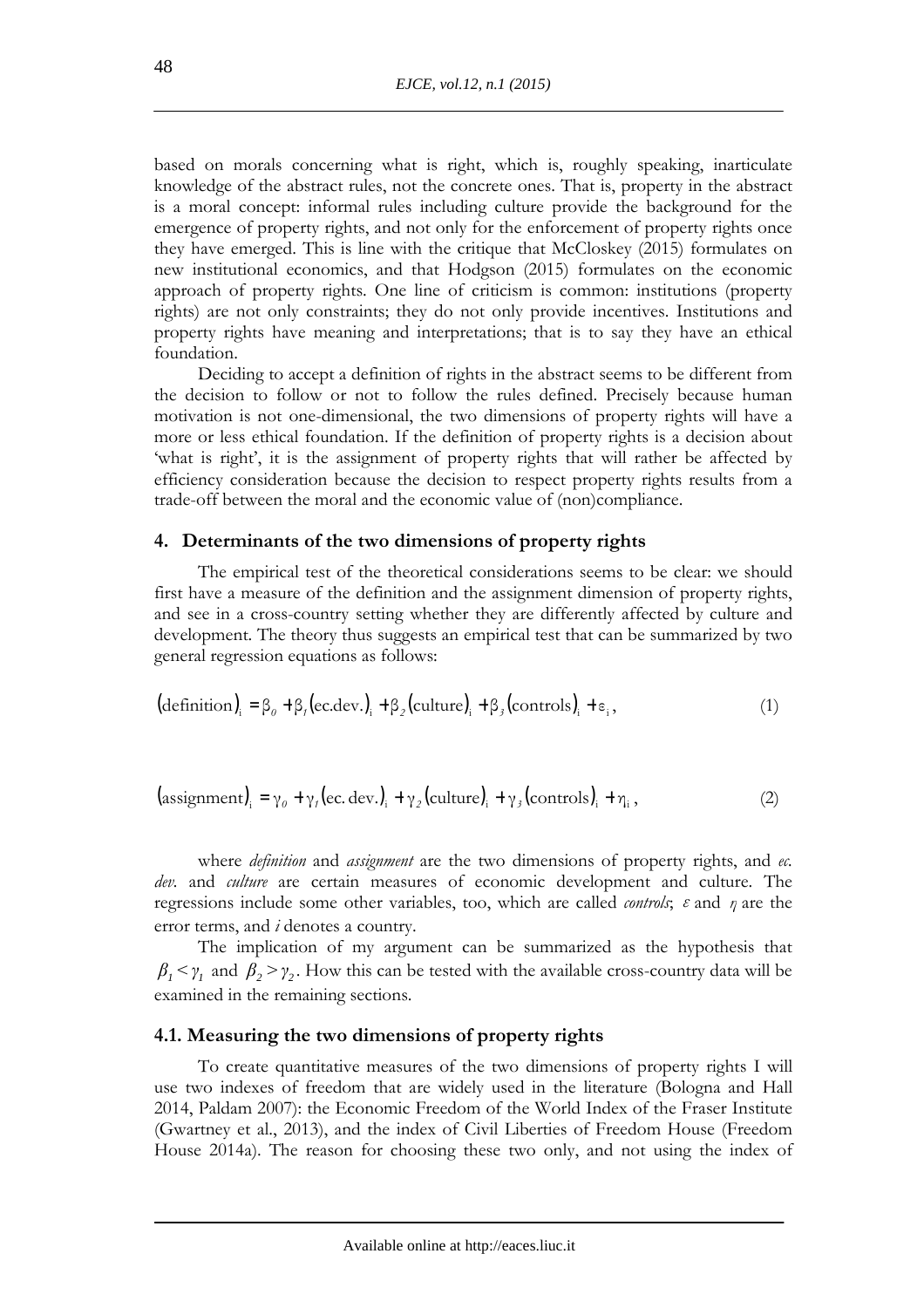Political Rights, too, which is also a part of Freedom House's Freedom in the World Report, is that the approach presented above deals only with the property rights of individuals, not with the way public decisions are made, which is what the index of Political Rights is about.

To put it simply, I suppose that these two types of freedom - civil and economic describe both the definition and the assignment of property rights but these two dimensions are not identical with the categories of economic and civil freedom. That is why I will use the sub-scores of these two indexes<sup>8</sup> (see Table 1) in a factor analysis to arrive at a measure for each of the two dimensions. As even the names of these categories show, there is a substantial overlap between what these two indexes measure. This supports my argument: both indexes reflect a combination of the definition and assignment dimension of property rights<sup>9</sup>, and the aim is to extract these two dimensions.

To do this a factor analysis is conducted with the "sub-categories" of civil liberties and the "areas" of economic freedom. This means that we have nine sub-scores of freedom on which each country is evaluated. Running the factor analysis on these nine components and picking the first two factors will hopefully give us quantitative measures for the two dimensions of property rights.

<sup>8</sup> In the case of the Civil Liberties index there are four sub-scores called "sub-categories", such as Freedom of Expression and Belief, Associational and Organizational Rights, Rule of Law, and Personal Autonomy and Individual Rights (see Freedom House, 2014a). In the case of the Economic Freedom of the World Index there are five areas which include Size of Government, Legal Structure and Property Rights, Sound Money, Freedom to Trade Internationally, and Regulation (see Gwartney et al., 2013, p. 4).

<sup>9</sup>This overlap is clearly shown by the fact that one of the subcomponents of civil liberties, the rule of law, is very close, even in name, to one of the areas of economic freedom, legal structure and property rights. This reinforces my argument: these indexes include the same elements which we have to disentangle and re-group in order to have a meaningfully two-dimensional description of institutions. I thank an anonymous referee for bringing this into my attention.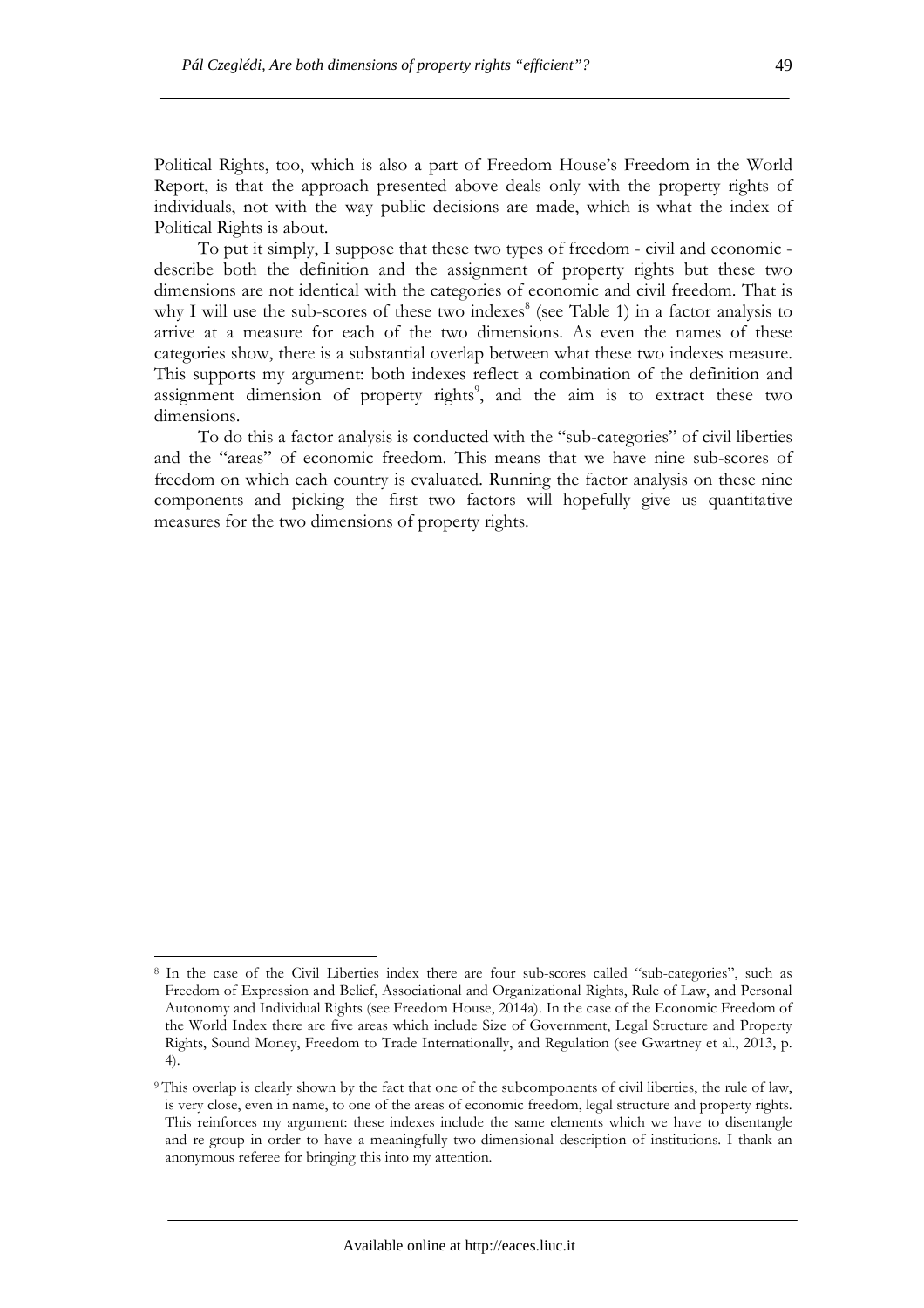|                           | Civil Liberties sub-component/          | Factor   |          |  |
|---------------------------|-----------------------------------------|----------|----------|--|
|                           | <b>Economic Freedom areas</b>           |          | 2        |  |
|                           | Freedom of Expression and Belief        | 0.819    | 0.367    |  |
| civil rights              | Associational and Organizational Rights | 0.893    | 0.299    |  |
| subcategories             | Rule of Law                             | 0.879    | 0.413    |  |
|                           | Personal Autonomy and Individual Rights | 0.817    | 0.472    |  |
|                           | Size of Government                      | $-0.291$ | $-0.035$ |  |
|                           | Legal Structure and Property Rights     | 0.407    | 0.615    |  |
| economic<br>freedom areas | Sound Money                             | 0.330    | 0.675    |  |
|                           | Freedom to trade internationally        | 0.152    | 0.864    |  |
|                           | Regulation                              | 0.187    | 0.633    |  |

**Table 1. Rotated Factor Matrix of the Factor Analysis** 

*Notes: The table shows the loadings for each sub-score, which describe how the two factors can "explain" the nine sub-scores. Note that in the case of the Economic Freedom of the World index a higher value always means more economic freedom. Consequently, a higher value for "Regulation" means less regulation, and a higher value for the "Size of Government" means a smaller government. The positive loadings on "regulation" thus means that a higher value of both factors imply a freer regulatory environment, although factor 2 is more important. The negative loadings for the size of government mean that a higher value of each factor implies a bigger government, although factor 1 is much more important.* 

Running this factor analysis with the data of 122 countries for the year  $2010^{10}$ shows that the two factors derived explain overall roughly 66 percent of the total variance, with 37 percent being explained by the first and the remaining 29 by the second (see Table 7 in the Appendix). The question is, which factor can be called the definition and which one the assignment of property rights. These two factors are described in Table 1 by the rotated factor matrix giving the loadings for each sub-score. The general picture is that factor 1 loads more strongly on the sub-scores of civil freedom while factor 2 loads more strongly on the sub-scores of economic freedom. The argument in section 3.1 can be applied to answer the question: the activities associated with economic freedom use expropriable resources more intensively, therefore economic freedom, which is mostly about the freedom to exercise a choice over expropriable resources, will be determined by the assignment dimension to a greater extent. Indeed, the definition of economic freedom (Gwartney and Lawson  $2003$ , p. 406)<sup>11</sup> suggests that it is concerned with the enforcement of some predefined rights, while civil liberties are defined by naming the rights to be enforced<sup>12</sup>. Therefore, I will call factor 1 the definition of property rights and factor 2 the assignment of property rights.

As a result of this analysis, we have a cross-country dataset with each country having a score on the definition of property rights (factor 1) and a score on the assignment of property rights (factor 2). These data are illustrated by the scatterplot in Figure 1.

<sup>10</sup> See Table 5 in the Appendix for summary statistics of the nine sub-scores.

<sup>&</sup>lt;sup>11</sup> "Institutions and policies are consistent with economic freedom when they provide an infrastructure for voluntary exchange, and protect individuals and their property from aggressors seeking to use violence, coercion, and fraud to seize things that do not belong to them" (Gwartney and Lawson 2003, p. 406).

<sup>&</sup>lt;sup>12</sup> The index of the Freedom House is based on the Universal Declaration of Human Rights of the United Nations (Freedom House 2014b, United Nations 1948), which defines the bundle of rights every person should be able to exercise.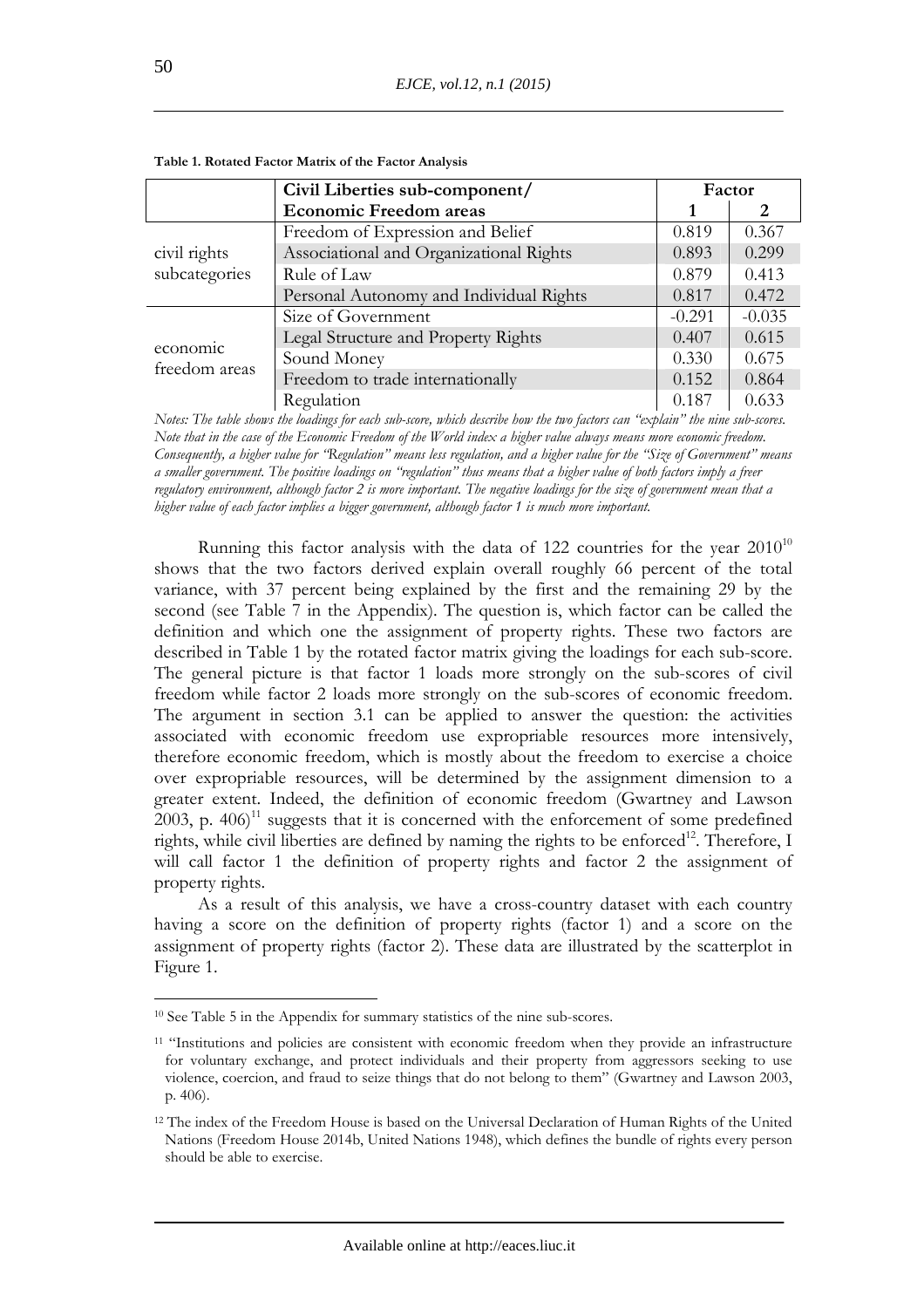

*Figure 1. Enforcement and scope of rights in 122 countries in 2010* 

*Notes: The Figure shows the cross-country pattern of the two factors, the factor matrix of which is shown in Table 1. Both factor scores are standardized.* 

The scatterplot describes a y-shaped pattern. Although there is a positive relationship between these dimensions for a large number of countries, a substantial number of countries have a relatively high level of property rights enforcement while they have a very narrow scope of rights, even narrower than that of many countries in which the enforcement of property rights is much weaker. That is why when looking at all the countries, there is no correlation between the two dimensions. The next section will examine how the determinants of these two dimensions differ.

#### **4.2. Cross-country regressions on the dimensions of property rights**

Having quantitative measures of the two dimensions of property rights makes it possible to run regressions of the kinds of equations (1) and (2) in order to see in a cross-country setting whether development and culture affect these dimensions in different ways. The dependent variables of these cross-country regressions are thus those measures of the dimensions of property rights just derived and plotted in Figure 1.

The independent variables are those usually found as determinants of property rights in the literature. The choice of independent variables is thus based on empirical papers aimed at testing different theories of property rights. Levine (2005), Mijiyawa (2013), and Hansson (2009) review and test roughly the same theories, allowing me to decide what the most important independent variables are. Based on these three papers and some others I cited in section 2, I will use three groups of independent variables: development variables, culture variables, and controls.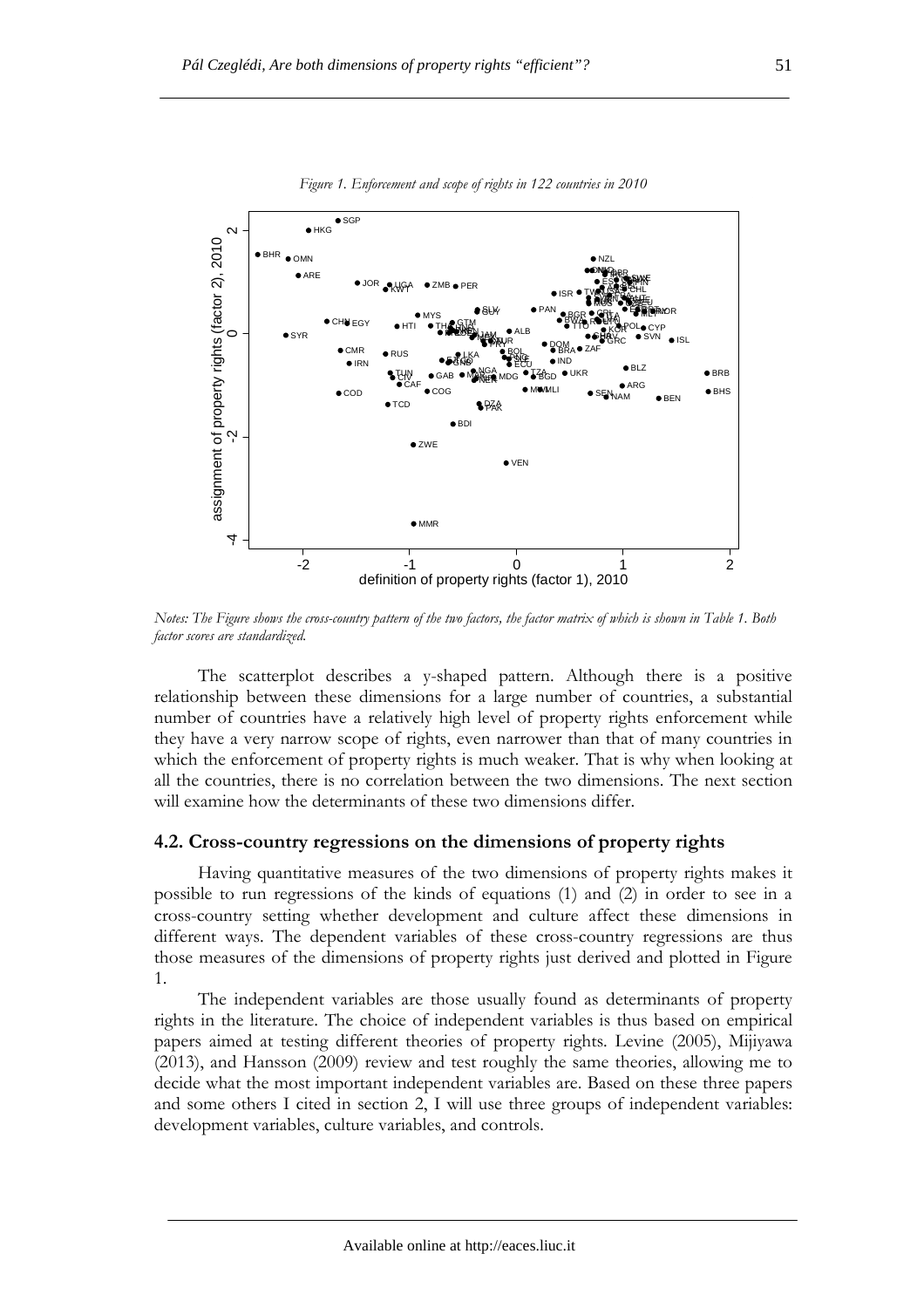The development variables include GDP per capita in 1970 and primary education. GDP is the obvious proxy of development. As a test variable of the "economic approach" Mijiyawa (2013) applies this, too. Following him I will use the log value of GDP of 1970 to minimize the effect from reverse causality. GDP is the CGDPE variable of Feenstra et al. (2013). CGDPE is chosen since in this case we only use the data from one year, and this type of comparison is the one this measure of GDP is suggested for by Feenstra et al. (2013). As an alternative measure of development I use the 1970 value of years of primary schooling from Barro and Lee (2013). The use of an education variable as a proxy of development is suggested by those papers (e.g. Paldam and Gundlach 2008) that emphasize that it is the demands of a more educated electorate which will create incentives for the government to "modernize".

To proxy culture I use three different groups of cultural variables including only one of them in separate regressions. The first group includes religious adherence data from Barro (2003). I use only those that any one of three review papers (Levine 2005, Mijiyawa 2013, Hansson 2009) found significant. That is why I only include the fraction of Catholics, Protestant, Muslims, and Other religions<sup>13</sup>.

The second group of cultural variables includes data on culture from Hofstede et al. (2010, 2012). Hofstede's four dimensions include the following. *Power distance* is "the extent to which the less powerful members of institutions and organizations within a country expect and accept that power is distributed unequally" (Hofstede et al. 2010, p. 61, italics deleted). *Uncertainty avoidance* indicates "the extent to which the members of a culture feel threatened by ambiguous or unknown situations" (ibid., p. 191, italics deleted). *Individualism,* according to Hofstede et al. (2010, p. 92, italics deleted), "pertains to societies in which the ties between individuals are loose: everyone is expected to look after him- or herself and his or her immediate family." *Masculinity* is about gender roles: "[a] society is called masculine when emotional gender roles are clearly distinct" (ibid., p. 140, italics deleted).

The third group of cultural variables is the data on Schwatz's dimensions of culture as in Licht et al (2007). Schwartz (2008, pp. 8-10) differentiates between "three bipolar dimensions of culture": autonomy (affective and intellectual) versus embeddedness, egalitarianism versus hierarchy, and mastery versus harmony. "In cultures with emphasis on embeddedness", writes Schwartz (2008: 8-9), "people are viewed as entities in the collectivity. Meaning in life is expected to come largely through social relationships ... important values ... are social order, respect for tradition, security, and wisdom." Hierarchy, on the other hand, "defines the unequal distribution of power, roles, and resources as legitimate and even desirable. ... Values of social power, authority, humility, and wealth are highly important" (ibid., p.9). Finally, harmony "emphasizes fitting into the social and natural world ... important values in harmony cultures include world at peace, unity with nature, and protecting the environment, and accepting one's portion" (ibid., p.9). Cultural variables that are used as independent variables in the regressions come from a principal component analysis of these bipolar dimensions of culture. *Autonomy-embeddeddness* is the first principal component of intellectual autonomy, affective autonomy and the negative of embeddedness; *egalitarianism-hierarchy* is the first principal component of egalitarianism and the negative

<sup>13</sup> This does not mean other than Catholic, Protestant, or Muslim, but other than all those Barro (2003) identifies. In addition to these four, Barro's (2003) dataset includes adherence to six religions such as Other Christian, Orthodox, Jewish, Hindu, Buddhist, and Other Eastern Religions.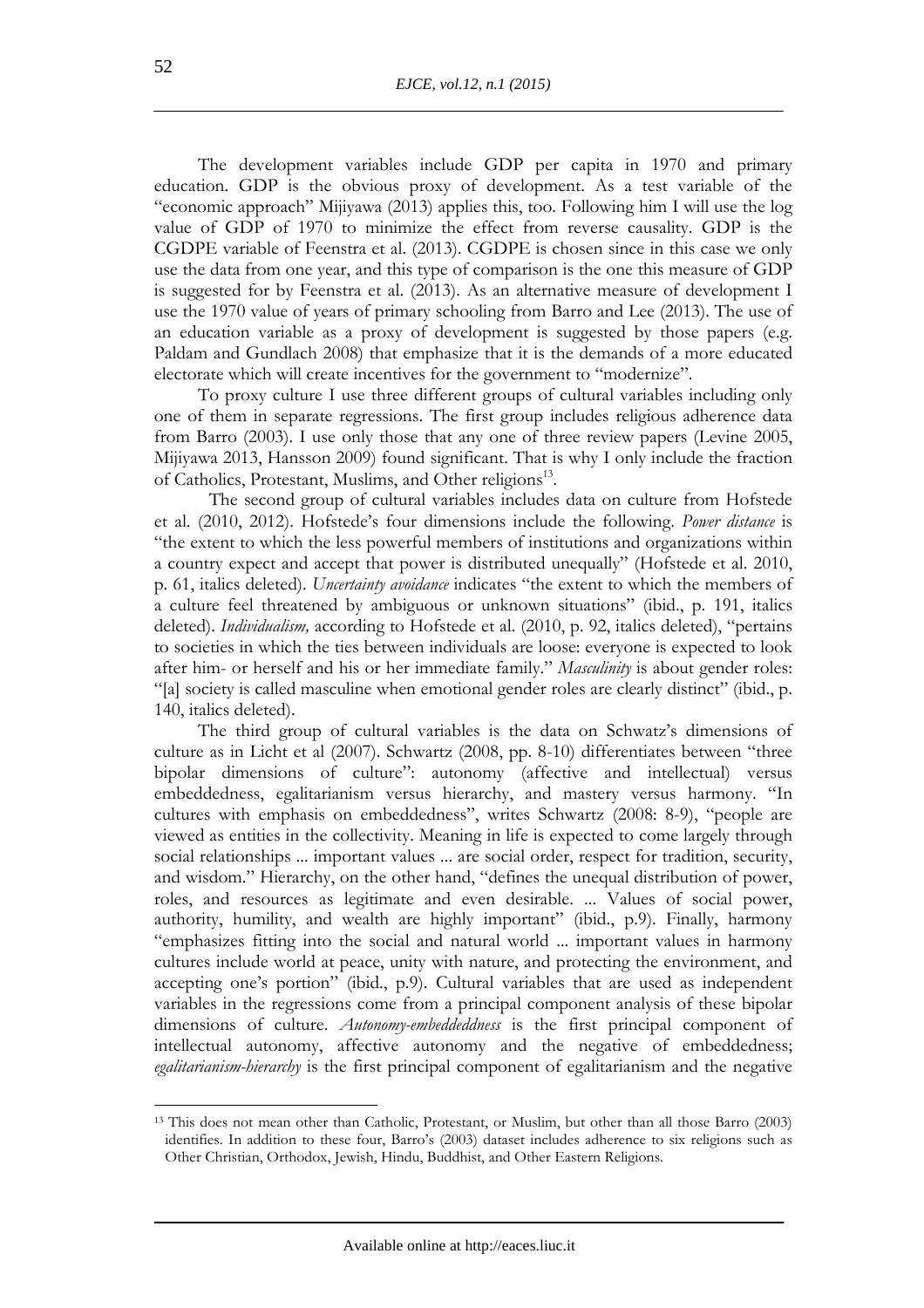of hierarchy; *mastery-harmony* is the first principal component of mastery and the negative of harmony.

Controls include other variables which the studies I cited usually find important. In the basic specification these include legal origin dummies form LaPorta et al. (2008), latitude (Gallup et al. 2001) and ethnic fractionalization (Alesina et al. 2003). These controls represent different non-exclusive theories of the evolution of property rights. Legal origins are proxies for the claim that English, French and other continental legal origins have had an impact on the evolution of the legal system, even in those countries where the legal system was transplanted from the outside, mainly by some colonial power. Latitude can be seen as a proxy variable to account for colonization strategy, because this strategy was to a great extent formulated by the conditions determined by climate (Levine 2005). The inclusion of ethnic fractionalization accounts for the idea that ethnic fractionalization makes the political system and institutions less "inclusive" and creates an incentive for policymakers to extract resources from other groups in the society, which leads to a worse property rights system. As Alesina and La Ferrara (2005) argue, a higher level fractionalization lowers the socially optimal level of public goods.

All this means that I run regressions with the two dependent variables, with or without one of the development variables, and with one of the three groups of cultural variables. The controls are included in every regression. This gives eighteen regressions for the basic specification, the presentation of the exact results of which is left to the Appendix (Table 8-10), and a more transparent account of the results is presented as Table 2. The table shows those variables that were found statistically significant at the ten percent level at least. The plus or minus in a parenthesis shows how many times a certain variable was found to be significant and the sign of the effects found. Every row within a category represents three regressions: one without any development variable, one with education, and a third one with GDP per capita as a dependent variable. There are three rows in every category because the same regressions are run with each of the three groups of cultural variables as independent variables.

The first three rows of Table 2 within the development category shows, for example, that with definition of property rights as the dependent variable it is only primary education that was found to be statistically significant at least at the 10 percent level, but only when the second group of cultural variables (that of Hofstede et al. (2010)) were used as independent variables. When it comes to assignment, education is found significant together with any one of the three cultural groups, while GDP per capita is not found significant together with Schwartz's dimensions (Licht et al. 2007) of culture.

Religious variables are much more important statistically in the case of definition as is shown in the "culture" section of Table 2. The other two groups of cultural variables are significant in both cases, although those dimensions that are usually found to be significant such as individualism (Norton 2004) or autonomy (Licht et al. 2007) affect significantly only the assignment dimensions. One important point to note is the strong effect of uncertainty avoidance on the definition dimension with a positive sign. This might be explained by the fact that some rights included in the Civil Liberties index, such as workers' rights to engage in strikes or granting asylum for refugees, are rather "entitlements" than property rights as understood by the approach I take (Holcombe 2014, pp. 473-474), or require government intervention against private players such as in the case of gender equality in economic matters. These rights provide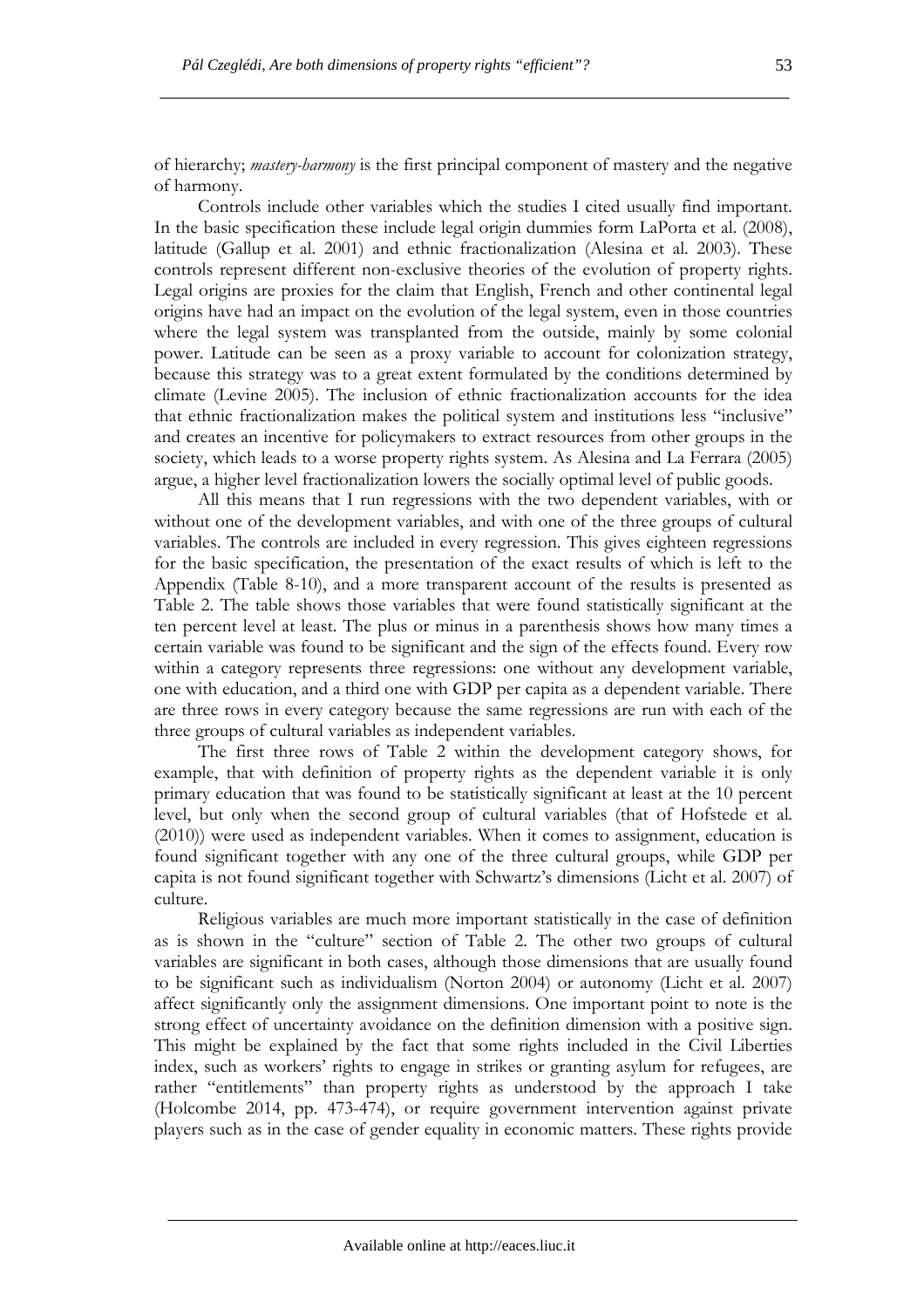a shield against different risks on the market. Uncertainty avoidance is relatively high in some Eastern and Southern European countries, for example.

Within the controls latitude is more important in the case of definition than in the case of assignment, although it is not totally insignificant with the assignment dimension, either. The fact that it is only significant with one group of culture (religious) variables shows that culture may mean something similar to latitude, maybe because colonization is affected by geography and colonization indicates a strong cultural effect. This cultural effect, it seems, is more important in the case of the definition of rights than in the case of the assignment of rights. Ethnic fractionalizations has the "expected sign" only with assignment as the dependent variable; it has no effect on the definition dimension. Similarly, "non-English" legal origins has a negative sign as can be expected based on the literature.

|             | Dependent variable                 |                                   |  |  |  |  |
|-------------|------------------------------------|-----------------------------------|--|--|--|--|
|             | definition of property rights      | assignment of property rights     |  |  |  |  |
|             |                                    | Primary education $(+)$           |  |  |  |  |
| Development |                                    | Log GDP p. c. $(+)$               |  |  |  |  |
|             | Primary education $(+)$            | Primary education (+)             |  |  |  |  |
|             |                                    | $Log GDP p.c. (+)$                |  |  |  |  |
|             |                                    | Primary education $(+)$           |  |  |  |  |
|             | Catholic $(+,+,+)$                 | Other Religions (+)               |  |  |  |  |
| Culture     | Other Religions $(+,+,+)$          |                                   |  |  |  |  |
|             | Power distance $(-,-)$             |                                   |  |  |  |  |
|             | Individualism $(+,+,+)$            | Masculinity $(-,-)$               |  |  |  |  |
|             |                                    | Uncertainty avoidance $(-,-)$     |  |  |  |  |
|             | Uncertainty avoidance $(+,+,+)$    |                                   |  |  |  |  |
|             | Egalitarianism-hierarchy $(+,+,+)$ |                                   |  |  |  |  |
|             | French legal origin (-,-)          | French legal origin (-)           |  |  |  |  |
|             | Socialist legal origin (-)         | Socialist legal origin (-,-)      |  |  |  |  |
| Controls    | Latitude $(+,+,+)$                 | Latitude $(+)$                    |  |  |  |  |
|             |                                    | Ethnic fractionalization $(-, -)$ |  |  |  |  |
|             |                                    | French legal origin (-,-)         |  |  |  |  |
|             |                                    | German legal origin (-)           |  |  |  |  |
|             |                                    | Ethnic fractionalization (-)      |  |  |  |  |

**Table 2. Summary of the results: basic specifications** 

*Notes: The table shows a summary of the results of the eighteen regressions described in detail in Table 8-10. The variables in the table are those that were found significant at the ten percent significance level at least once out of these 18 regressions. One cell represents three regressions: one without the development variables, one with log GDP per capita, and one with education. All three include the same cultural and control variables. That is, the number of pluses or minuses can only be one for a development variable and can be three at the maximum for cultural and control variables. For a description of the variables see the text and the notes to Table 8-10 in the Appendix.* 

In sum, these results seem to give support to the idea that development has a more important effect on the assignment dimension of property rights, while culture has a larger effect on the definition dimension. As is usual with regressions, the results are not crystal clear. Trying some alternative specifications may make them more "robust".

# **4.3. Robustness tests: alternative controls and "colonial" variables**

One approach to see whether this conclusion is robust is to try other controls – different proxies for roughly the same factors. Legal origin dummies that reflect a sort of European influence are replaced with different well-known proxies of European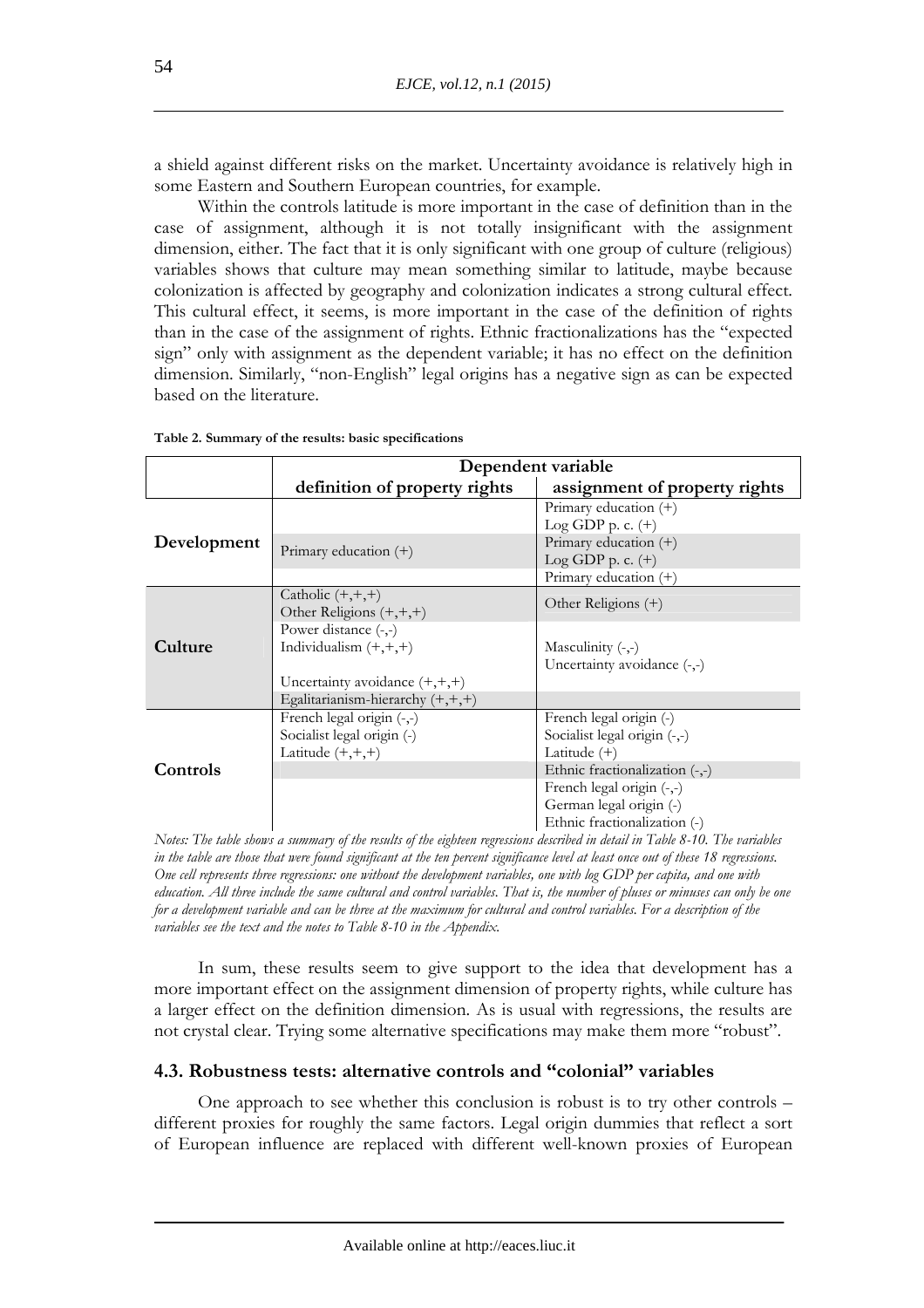influence: the fraction of the population speaking English and that speaking one of the major western European languages as a first language from Hall and Jones (1999). Latitude is not replaced with anything, but ethnic fractionalization is replaced with an alternative measure of fractionalization created by Fearon (2003).

|             | Dependent variable               |                               |  |  |  |  |
|-------------|----------------------------------|-------------------------------|--|--|--|--|
|             | definition of property rights    | assignment of property rights |  |  |  |  |
| Development |                                  | Log GDP p.c. $(+)$            |  |  |  |  |
|             | Primary education $(+)$          | Primary education $(+)$       |  |  |  |  |
|             |                                  | Primary education $(+)$       |  |  |  |  |
|             |                                  | Primary education $(+)$       |  |  |  |  |
|             | Muslim $(-,-)$                   |                               |  |  |  |  |
| Culture     | Other Religions $(+,+)$          |                               |  |  |  |  |
|             | Power distance (-)               | Individualism $(+)$           |  |  |  |  |
|             |                                  |                               |  |  |  |  |
|             | Uncertainty avoidance $(+,+,+)$  | Masculinity $(-,-,-)$         |  |  |  |  |
|             |                                  | Autonomy-embededdness (+)     |  |  |  |  |
|             | Egalitarianism-hierarchy $(+,+)$ |                               |  |  |  |  |
|             |                                  | Mastery-harmony (-)           |  |  |  |  |
|             | English lang. $frac(-)$          | English lang. $frac.(+)$      |  |  |  |  |
| Controls    | European lang. frac. $(+,+,+)$   |                               |  |  |  |  |
|             | Latitude $(+,+,+)$               | Latitude $(+)$                |  |  |  |  |
|             | European lang. frac. $(+,+)$     |                               |  |  |  |  |
|             | Latitude $(+,+)$                 |                               |  |  |  |  |
|             | Latitude $(+,+,+)$               | English lang. frac. $(+,+)$   |  |  |  |  |

**Table 3. Summary of the results: alternative controls** 

*Notes: The table shows a summary of the results of the eighteen regressions described in detail in Table 11-13. The variables in the table are those that were found significant at the ten percent significance level at least once out of these 18 regressions. One cell represents three regressions: one without the development variables, one with log GDP per capita, and one with education. All three include the same cultural and control variables. That is, the number of pluses or minuses can only be one for a development variable and it can be three at the maximum for cultural and control variables. For a description of the variables see the text and the notes to Table 11-13 in the Appendix.* 

The main difference is thus that these alternative European influence controls seem to be more of the cultural kind. English or French legal origins do not necessarily imply a higher share of the population speaking these languages, although in practice there is a correlation. But clearly the information they reflect is different: Malaysia and the US, for example both have English legal origins but they are clearly different culturally which is better reflected in the share of the population speaking English or European languages in general as a first language (0.89 as opposed to 0 and 0.97 as opposed to 0).

Table 3 summarizes the results of the regression with these controls in a similar way as before. The difference in the effect of development is similar to what it was before: development variables are more important with the assignment variable as the dependent one. There is not much difference, however, in the strength of effect of the cultural variables with the exception of religious ones, which may be because of the fact that the new controls are much more "cultural" than they were in the previous regressions. It seems that the cultural controls are more important in the case of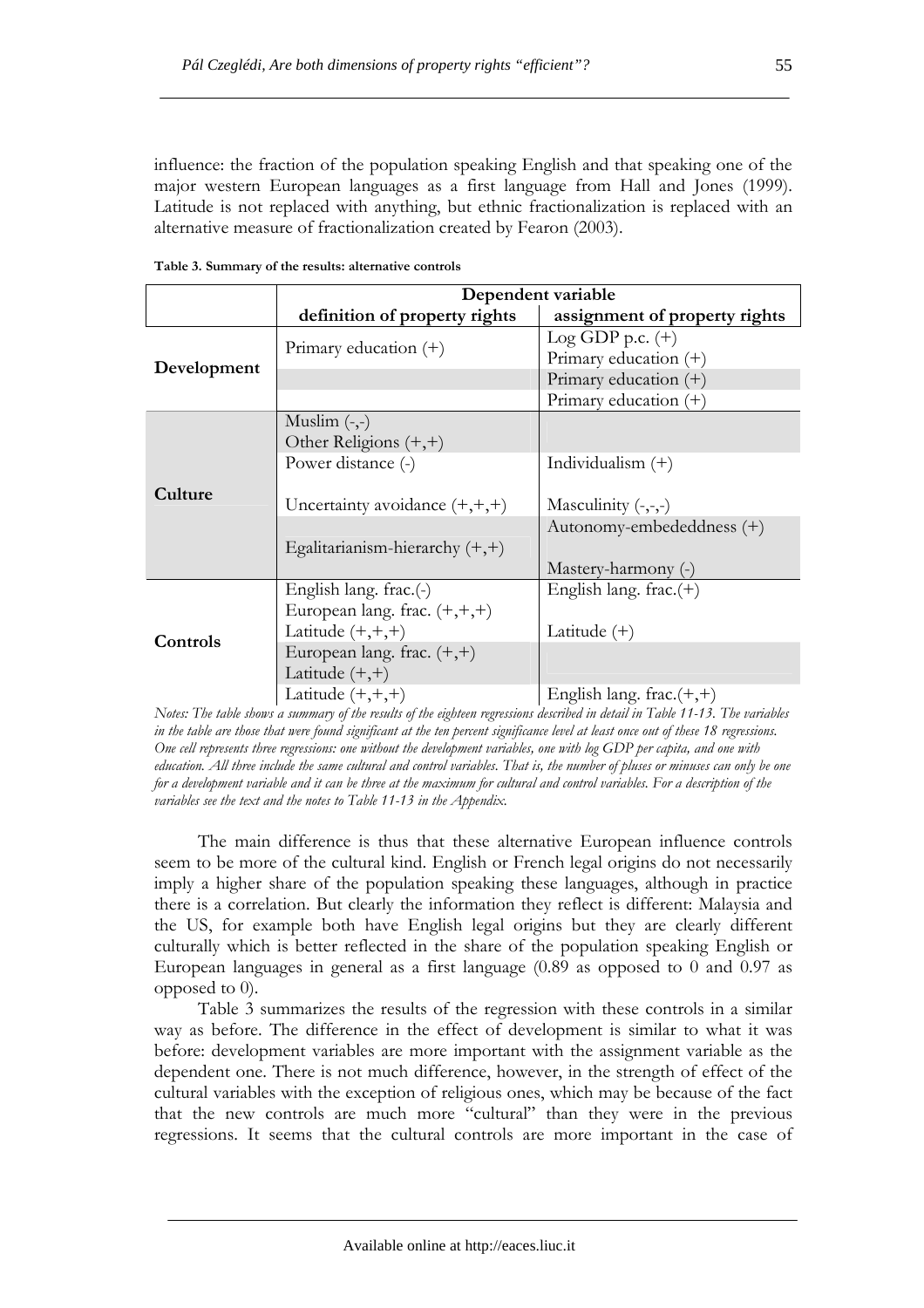definition than in the case of assignment. Uncertainty avoidance retains its effect on the definition of property rights.

It is important to note that some controls such as latitude and European language fraction are much more significant with definition than with assignment, while English language fraction is more important and has a positive sign as a determinant of assignment (European language fraction held constant). On balance however, the European influence seems to be much more important for the definition dimension of property rights than for the assignment dimension.

To sum up the results of the first robustness test, the two predictions of the paper, namely that culture is more important for definition and development is more important for assignment, cannot be rejected with these alternative controls, especially when it is recognized that the alternative controls reflect cultural effects, too.

Although the results of the basic specification and the robustness tests have not rejected the basic ideas of this paper, they shed new light on them, because it seems it is especially "deep" elements of culture that are more important for definition than for assignment. To see this from a different angle I run another kind of robustness test here, which focuses only on those variables that are usually seen as proxies of the different ways colonization may have affected the development of property rights. What is important about these theories and proxies from the point of view of this paper is that with the help of these proxies it is possible to differentiate between a probable cultural effect of colonization and the effect that is derived only from the strategy of colonization and not from the identity of the colonizers. This may help check whether deeper cultural effects are really more important for the definition dimension than for the assignment dimension.

Three relatively well-known variables are used as independent ones in these robustness tests. One is the settler mortality data from Acemoglu et al. (2001). According to their argument, settler mortality was crucial for colonizers in choosing the kind of colonization strategy they would follow. In areas where it was hard for Europeans to live because different diseases caused high mortality, the Europeans followed an extractive strategy, which lead to insecure property rights. In this argument, therefore, it is not the identity or culture of the colonizers that matter but the natural conditions they encountered.

To proxy "European influence" I will use three variables. Two of them are the English fraction and European language fraction from Hall and Jones (1999) I used above. As an alternative to these two I will also use the "Euroshare" variable of Easterly and Levine (2014) which measures the share of the European population during the time of colonization. The reason for using these four particular variables is that we can see settler mortality as the one that accounts for the technology of enforcement, while the other three proxies can be seen as those that account for the European cultural effect. This interpretation is suggested by the construction of these variables and the results they inspired.

Using these four variables as independent variables provides us with another way to separate the "deeper" cultural effect on the definition and on the assignment of property rights. Easterly and Levine (2014) themselves examine the relation between their Euroshare measure and the settler mortality variable of Acemoglu et al. (2001). Although their result that even small minorities of European populations matter positively for economic development seems to contradict that of Acemoglu et al. (2001), Easterly and Levine (2014, p. 5) concludes that their measure reflects some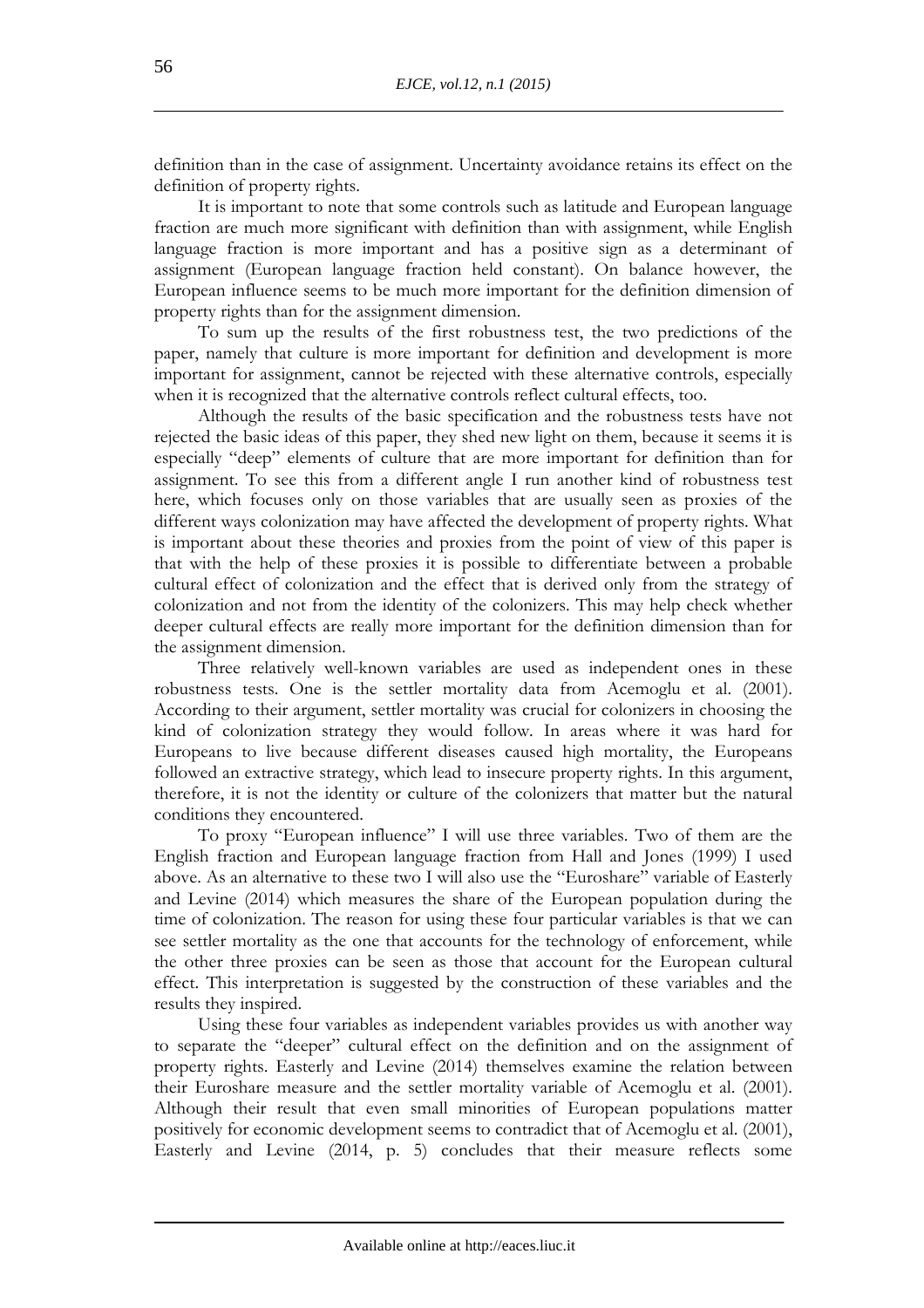"countervailing forces, such as the transmission and dissemination of human capital skills and technology" that "overcame any adverse effects from small European settlements". The mechanism transmitted by this measure is therefore different from what the settler mortality measure accounts for. Empirically they show that there is no independent effect running from settler mortality to Euroshare (ibid., p.15). Another relevant result of Easterly and Levine (2014) is that their Euroshare measure does not significantly affect development when it is included together with either education or with government quality as a dependent variable. This suggests that both settler mortality and Euroshare may exert their effects on development through institutions, but that they represent two different mechanisms.

|                       | Dependent variable:    |                        |                           |                           |  |  |  |
|-----------------------|------------------------|------------------------|---------------------------|---------------------------|--|--|--|
|                       |                        | definition dimension   | assignment dimension      |                           |  |  |  |
|                       | (1)                    | (2)                    | $\mathbf{3}$              | (4)                       |  |  |  |
| constant              | $-0.635$<br>(0.442)    | $-0.561$<br>(0.559)    | 0.855<br>(0.560)          | 0.788<br>(0.625)          |  |  |  |
| log settler mortality | 0.021<br>(0.081)       | 0.049<br>(0.113)       | $-0.272$<br>$(-2.92)$ *** | $-0.241$<br>$(0.125)^{*}$ |  |  |  |
| Euroshare             |                        | 2.200<br>$(0.553)$ *** |                           | 0.666<br>(0.601)          |  |  |  |
| English lang. frac.   | 0.615<br>$(0.336)^*$   |                        | 0.133<br>(0.326)          |                           |  |  |  |
| European lang. frac   | 0.843<br>$(0.249)$ *** |                        | 0.311<br>(0.336)          |                           |  |  |  |
| $R^2$                 | 0.308                  | 0.316                  | 0.231                     | 0.198                     |  |  |  |
| adj. $R^2$            | 0.278                  | 0.285                  | 0.197                     | 0.161                     |  |  |  |
| number of obs.        | 73                     | 46                     | 73                        | 46                        |  |  |  |

**Table 4. Variables of colonial heritage and the two dimensions of property rights** 

*Heteroscedasticity robust standard errors are in parentheses. Letters in the upper index refer to significance: \*\*\* : significance at 1 %, \*\* : significance at 5%. Standard errors without an index mean that the coefficient is not significant even at the 10 % level.* 

*The dependent variables are the two dimensions of property rights derived from the factor analysis detailed in section 3.1. Log settler mortality is the log mortality rates of soldiers, bishops, and sailors stationed in the colonies between the seventeenth and nineteenth centuries from Acemoglu et al. (2001). Euroshare is the European share of the population during colonization from Easterly and Levine (2014). English lang. frac. and European lang. frac are the fraction of the population speaking English and the fraction of the population speaking one of the major languages of Western Europe: English, French, German, Portuguese, or Spanish.* 

The results of the regressions that are run with these insights in mind are shown in Table 4. The two dependent variables are the same as before, the independent ones are those which I have just described. Since the language fraction variables and the Euroshare variable are alternative measures of the same, I do not include them together. The prediction does not seem to be rejected again. European and English language and the Euroshare variables are only significant at the usual level when it is the definition dimension that is to be "explained". Log settler mortality has no significant effect in this case. When, however, it is the assignment dimension which the regressions are run on, the exact opposite is true: log settler mortality matters at the usual statistically significant level, while the European influence variables do not.

To sum up the regression results, as we have seen and as is usually the case with regression results they are not crystal clear. The predictions are not rejected, however, since a balanced evaluation of the cross-country regressions above is that the variables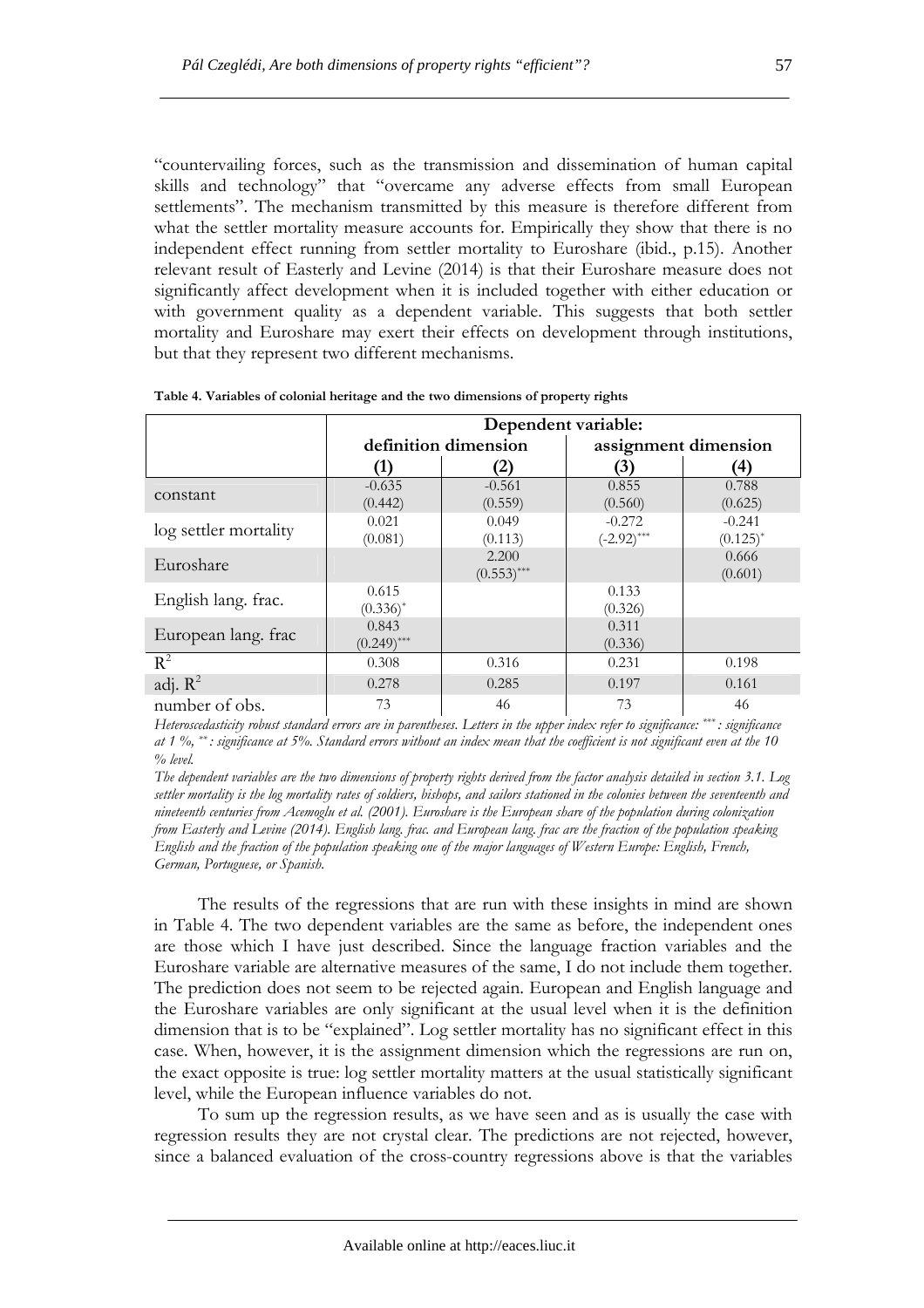of economic development have a larger and a statistically more significant effect on the assignment dimension than on the definitions dimension. The regressions results even add something to the theoretical prediction because they show that although cultural variables are more important for the definition dimension in general, it is especially true for the "deeper" cultural variables – those that measure religious adherence and European influence in the very long run.

#### **5. Conclusions**

This paper has tried to take the "economic approach" to property rights seriously as a guide to understanding cross-country variation of property rights security. Taking such a close look at the implications of this approach reveals that to simply see it as the prediction that higher GDP leads to better property rights security is mistaken for three reasons. First, because property rights quality is a two-dimensional concept: the definition of property rights and the assignment of property rights are two separate constitutional decisions. Second, the effect of economic development may be different on these two dimensions of property rights. Third, as a determinant of transaction costs, culture should be considered; culture does not exist outside the box of the economic approach to property rights.

Trying to apply these insights consistently has led to the conclusion that the definition dimension is affected by development less strongly and by culture more strongly than the assignment dimension is. Results of the cross-country regressions have not rejected these predictions, but they also have shown that the effect of culture may be even more complicated than the theoretical argument implies. Deeper layers of culture seem to have a greater effect on the dimension of property rights and a lesser effect on the assignment of rights.

All in all, following the economic approach in order to understand cross country variance of property rights security is fruitful. It might help us understand the different causal mechanisms through which a higher level of economic development leads to more secure property rights, and can help us see how different layers of culture may affect them through changing the transaction costs of the assignment and definition of property rights.

#### **References**

- Acemoglu D., Johnson S., Robinson J. A. (2001), 'The Colonial Origins of Comparative Development: An Empirical Investigation', *American Economic Review*, **91(5)**, 1369-1401.
- Acemoglu D., Robinson J. (2013a), 'Efficient organization among Pirates?', blog entry at *Why Nations Fail*, http://whynationsfail.com/blog/2013/4/18/pirate-democracy.html
- Acemoglu D., Robinson J. (2013b), 'Pirate democracy?', blog entry at *Why Nations Fail*, http://whynationsfail.com/blog/2013/4/22/efficient-organization-among-pirates.html
- Alchian A. A. (1977[1965]), 'Some Economics of Property Rights', in Alchian A. A. (1977), *Economic Forces at Work. Collected Works by Armen A. Alchian*, Indianapolis, Liberty Press, 127- 149.
- Alchian A. A., Demsetz H. (1973), 'The Property Right Paradigm', *Journal of Economic History*, **33(1)**, 16-27.
- Alesina A., La Ferrara E. (2005), 'Ethnic Diversity and Economic Performance', *Journal of Economic Literature*, **43(3)**, 762-800.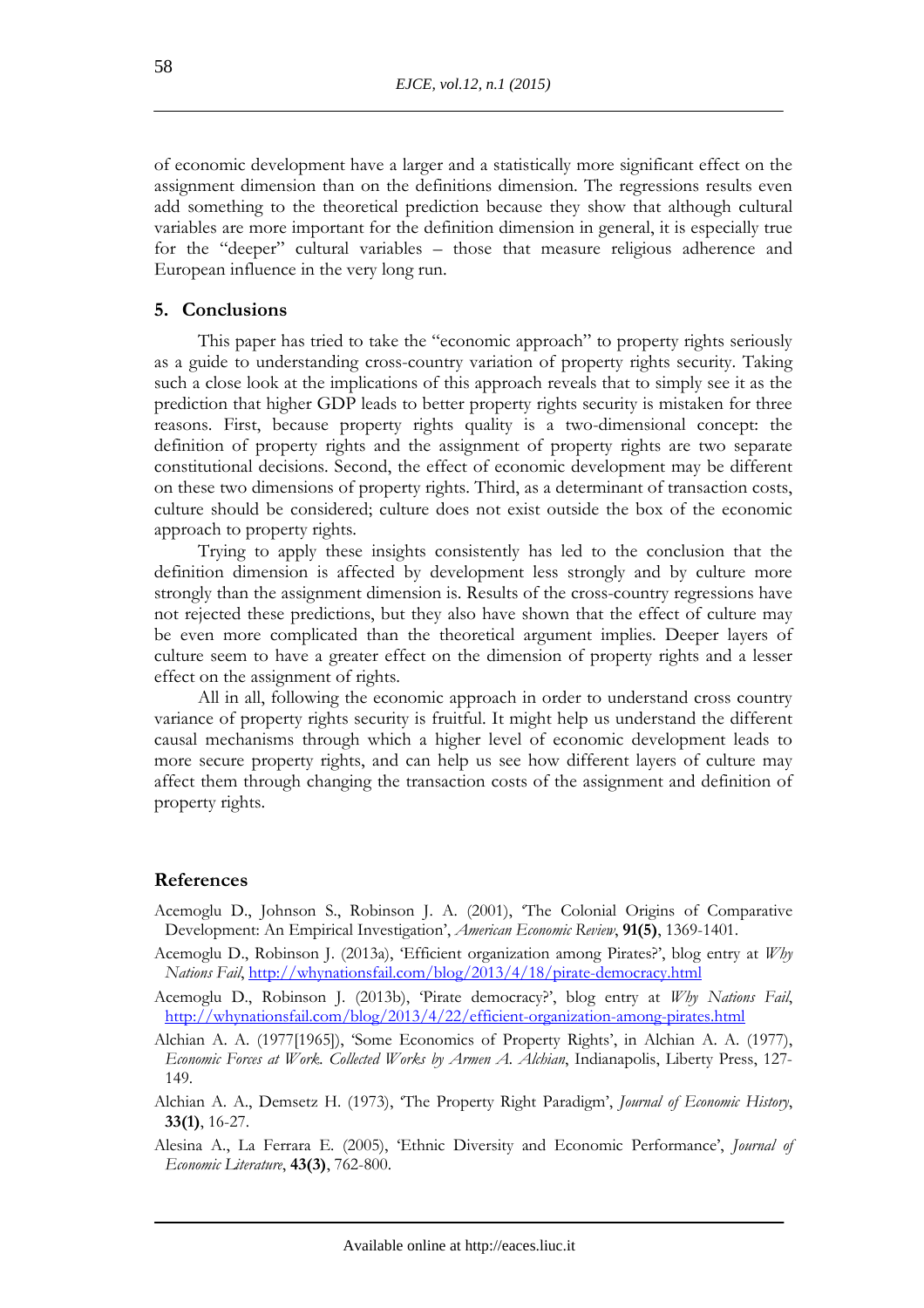Alesina A. *et al.* (2003), Fractionalization. *Journal of Economic Growth*, **8(2)**, 155-194.

- Allen D. W. (2007), *Economic Principles. Seven Ides for Thinking ... About Almost Anything*. Burnaby, BC, Canada, McInnes Creek Press.
- Allen D. W. (2012), *The Institutional Revolution: Measurement and the Economic Emergence of the Modern World*. Chicago, the University of Chicago Press.
- Allen D. W. (2015), 'On Hodgson on property rights', *Journal of Institutional Economics*, Available on CJO 2015 doi:10.1017/S1744137415000132
- Anderson T., Hill P. J. (2004), *The Not So Wild Wild West: Property Rights on the Frontier*, Stanford, Stanford University Press.

Barro, R. J. (2003), Religion Adherence Data. available at http://scholar.harvard.edu/barro/publications/religion-adherence-data

- Barro R., Lee J.-W. (2013), 'A New Data Set of Educational Attainment in the World, 1950- 2010', *Journal of Development Economics*, **104**, 184-198.
- Barzel Y. (1989), *An Economic Analysis of Property Rights*. Cambridge, The Cambridge University Press.
- BenYishay A., Betancourt R. (2014), 'Unbundling Democracy: Political Rights and Civil Liberties', *Journal of Comparative Economics*, **42(3)**, 552-568.
- Bologna J., Hall J. (2014), 'Economic Freedom Research: Some Comments and Suggestions', in Hall J. (ed.) *Economic Freedom and Economic Education, Ideas and Influence of James Gwartney*. The Annual Proceedings of the Wealth and Well-Being of Nations, Volume VI. Beloit, Beloit College Press, October, 123-135.
- Coase R. (1974) 'Market for Goods and the Market for Ideas', *American Economic Review*, **64(2)**, 384-391.
- Coase R., Wang N. (2013), *How China Became Capitalist*. Basingstoke, Hampshire, UK, Palgrave Macmillan.
- Colombatto E. (2004) (ed.), *The Elgar Companion to the Economics of Property Rights*, Cheltenham, UK, Edward Elgar.
- Demsetz H. (1967), 'Toward a Theory of Property Rights', *American Economic Review*, **57(2)**, 347- 359.
- Demsetz H. (2002), 'Toward a Theory of Property Rights II: The Competition between Private and Collective Ownership', *Journal of Legal Studies*, **31(S2)**, S653-S672.
- Djankov S. *et al.* (2003), 'The New Comparative Economics', *Journal of Comparative Economics*, **31(4)**, 595-619.
- Easterly W., Levine R. (2014), 'The European Origin of Economic Development', Working Paper, available at http://faculty.haas.berkeley.edu/ross\_levine/papers.htm

Fearon J. D. (2003), 'Ethnic and Cultural Diversity', *Journal of Economic Growth*, **8(2)**, 195-222.

- Feenstra R. C., Inklaar R., Timmer M. P. (2013), 'The Next Generation of the Penn World Table' available for download at www.ggdc.net/pwt
- Freedom House (2014a), 'Freedom in the World. Aggregate and Subcategory scores.' Accessed from http://www.freedomhouse.org/report/freedom-world-aggregate-and-subcategoryscores#.U7zswfl\_uSp
- Freedom House (2014b), 'Freedom in the World 2014 Methodology', *Freedom in the World 2014* at

https://www.freedomhouse.org/report/freedom-world-2014/methodology#.VLUrLtKG-Sp accessed: 13 January 2015.

Furubotn E. G., Richter R. (2005), *Institutions and Economic Theory. The Contributions of New Institutional Economics*, Ann Arbor, The University of Michigan Press.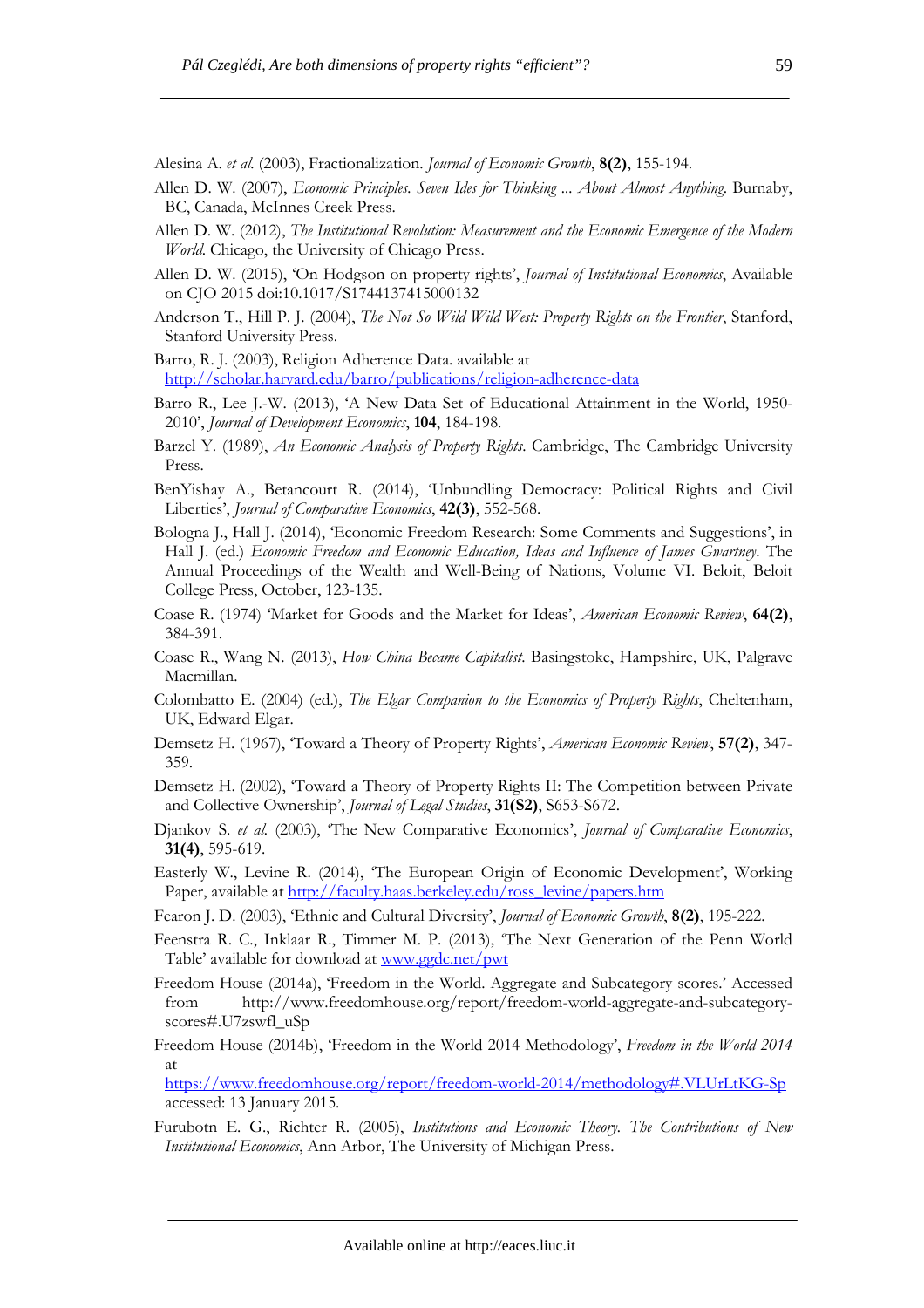- Gallup J. L., Mellinger A. D., Sachs J. D. (2001), 'Geography Datasets, General Measures of Geography', http://www.cid.harvard.edu/ciddata/geographydata.htm
- Gradstein, M. (2004), 'Governance and Growth'. Journal of Development Economics, **73(2)**, 505–518.
- Gwartney J., Lawson R. (2003), 'The Concept and Measurement of Economic Freedom', *European Journal of Political Economy*, **19(3**), 405-430.
- Gwartney J., Lawson R., Hall J. (2013), *Economic Freedom of the World 2013 Annual Report.* Vancouver, Canada, The Fraser Institute.
- Hall R. E., Jones Ch. I. (1999), 'Why Do Some Countries Produce So Much More Output than Others?' *Quarterly Journal of Economics*, **114(1)**, 83-116.
- Hansson G. (2009), 'What Determines Rule of Law? An Empirical Investigation of Rival Models', *Kyklos*, **62(3)**, 371-393.
- Hodgson, G. M. (2015), 'Much of the 'economics of property rights' devalues property and legal rights', *Journal of Institutional Economics*, Available on CJO 2015 doi:10.1017/S1744137414000630
- Hofstede G., Hofstede G. J., Minkov M. (2010), *Cultures and Organizations: Software of the Mind*. Revised and Expanded 3rd Edition. New York, McGraw-Hill.
- Hofstede G., Hofstede G. J., Minkov M. (2012), 'Dimension Data Matrix' at http://geerthofstede.nl/dimension-data-matrix
- Holcombe R. G. (2014), 'The economic theory of rights', *Journal of Institutional Economics*, **10(3)**, 471-491.
- Klasing M. J. (2013), 'Cultural dimensions, collective values and their importance for institutions', *Journal of Comparative Economics*, **41(2)**, 447-467.
- Kunčič A. (2014), 'Institutional Quality Dataset', *Journal of Institutional Economics*, **10(1)**, 135-161.
- La Porta R. *et al.* (1999), 'The Quality of Government', *Journal of Law, Economics, and Organization*, **15(1)**, 222–279.
- La Porta R., Lopez-de-Silanes F., Shleifer A. (2008), 'The Economic Consequences of Legal Origins', *Journal of Economic Literature*, **46(2)**, 285-332.
- Langbein L., Knack S. (2010), 'The World Governance Indicators: Six, One, or None?', *Journal of Development Studies*, **46(2)**, 350-370.
- Leeson P. T. (2013a), 'Why did Pirates Choose Democracy?, and Some Thoughts on the "Efficient Institutions View"' blog entry at *Coordination Problem*, http://www.coordinationproblem.org/2013/04/why-did-pirates-choose-democracy-andsome-thoughts-on-the-efficient-institutions-view.html
- Leeson P. T. (2013b), 'Efficient Institutions are Context Dependent', blog entry at *Coordination Problem*, http://www.coordinationproblem.org/2013/04/efficient-institutions-are-contextdependent.html
- Levine R. (2005), 'Law, Endowments and Property Rights', *Journal of Economic Perspectives*, **19(3)**, 61-88.
- Licht A. N., Goldschmidt Ch., Schwartz Sh. H. (2007), 'Culture Rules: The Foundations of the Rule of Law and Other Norms of Governance', *Journal of Comparative Economics*, **35(4)**, 659-688.
- Maseland, R. (2013), 'Parasitical Cultures? The Cultural Origins of Institutions and Development', *Journal of Economic Growth*, **18(2)**, 109-136.
- McCloskey D. (2015), 'Max U versus Humanomics: a critique of neo-institutionalism', *Journal of Institutional Economics*, available on CJO2015. doi:10.1017/S1744137415000053.
- Mijiyawa A. G. (2013), 'Determinants of property rights institutions: survey of literature and new evidence', *Economics of Governance*, **14(2)**, 127-183.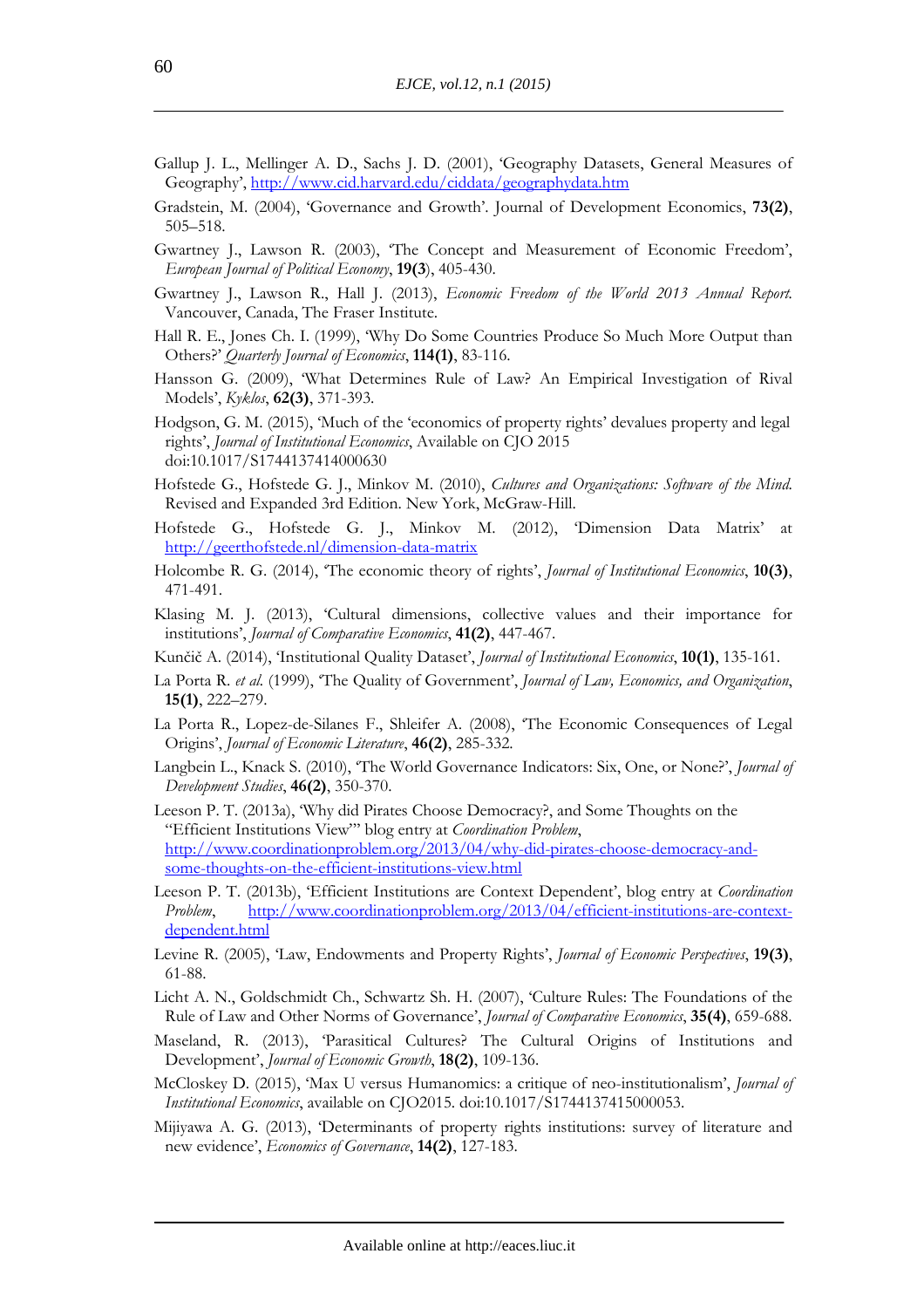- Murphy K. M., Shleifer A., Vishny R. W. (1993), 'Why Is Rent-Seeking so Costly to Growth', *American Economic Review,* **83(2)**, 409-414.
- North D. C., Thomas R. P. (1973), *The Rise of the Western World. A New Economic History*, Cambridge, Cambridge University Press.
- Norton S. (2004), 'Empirical Issues in Culture and Property Rights', in Colombatto E. (ed.), *The Elgar Companion to the Economics of Property Rights*, Cheltenham, UK, Edward Elgar, 85-107.
- Paldam M. (2007), 'The Big Pattern of Democracy: A Study of the Gastil Index', in Marciano A., Josselin J.-M. (eds.), *Democracy, Freedom and Coercion: A Law and Economics Approach*. Cheltenham, UK, Edward Elgar, 103-129.
- Paldam M., Gundlach E. (2008), 'Two Views on Institutions and Development: The Grand Transition vs. the Primacy of Institutions', *Kyklos*, **61(1)**, 65-100.
- Romer P. M. (1993), 'Two Strategies for Economic Development: Using Ideas and Producing Ideas', Proceedings of the World Bank Annual Research Conference 1992, supplement to the *World Bank Economic Review*, March 63-91.
- Schwartz Sh. H. (2008), *Cultural Value Orientations. Nature and Implications of National Differences*, Publishing House of SU HSE, Moscow.
- Tabellini G. (2008), 'Institutions and Culture', *Journal of the European Economic Association*, **6(2-3)**, 255-294.
- Tabellini G. (2010), 'Culture and Institutions: Economic Development in the Regions of Europe', *Journal of the European Economic Association*, **8(4)**, 677-716.
- United Nations (1948), *Universal Declaration of Human Rights*, The United Nations, New York http://www.un.org/en/documents/udhr/ accessed: 13 January 2015.
- Vanberg V. (2001), 'Markets and Regulation. The Contrast Between Free-market Liberalism and Constitutional Liberalism', in Vanberg V., *The Constitution of Markets*, London: Routledge, 17- 36.
- Williamson C., Mathers R. (2011a), 'Economic Freedom, Culture, and Growth', *Public Choice*, **148(3)**, 313-335,
- Williamson C., Mathers R. (2011b), 'Cultural Context: Explaining the Productivity of Capitalism', *Kyklos*, **64(2)**, 231-252.
- Wilson, B. J. (2015), 'Further towards a theory of the emergence of property', *Public Choice*, **163(1-2)**, 201-222.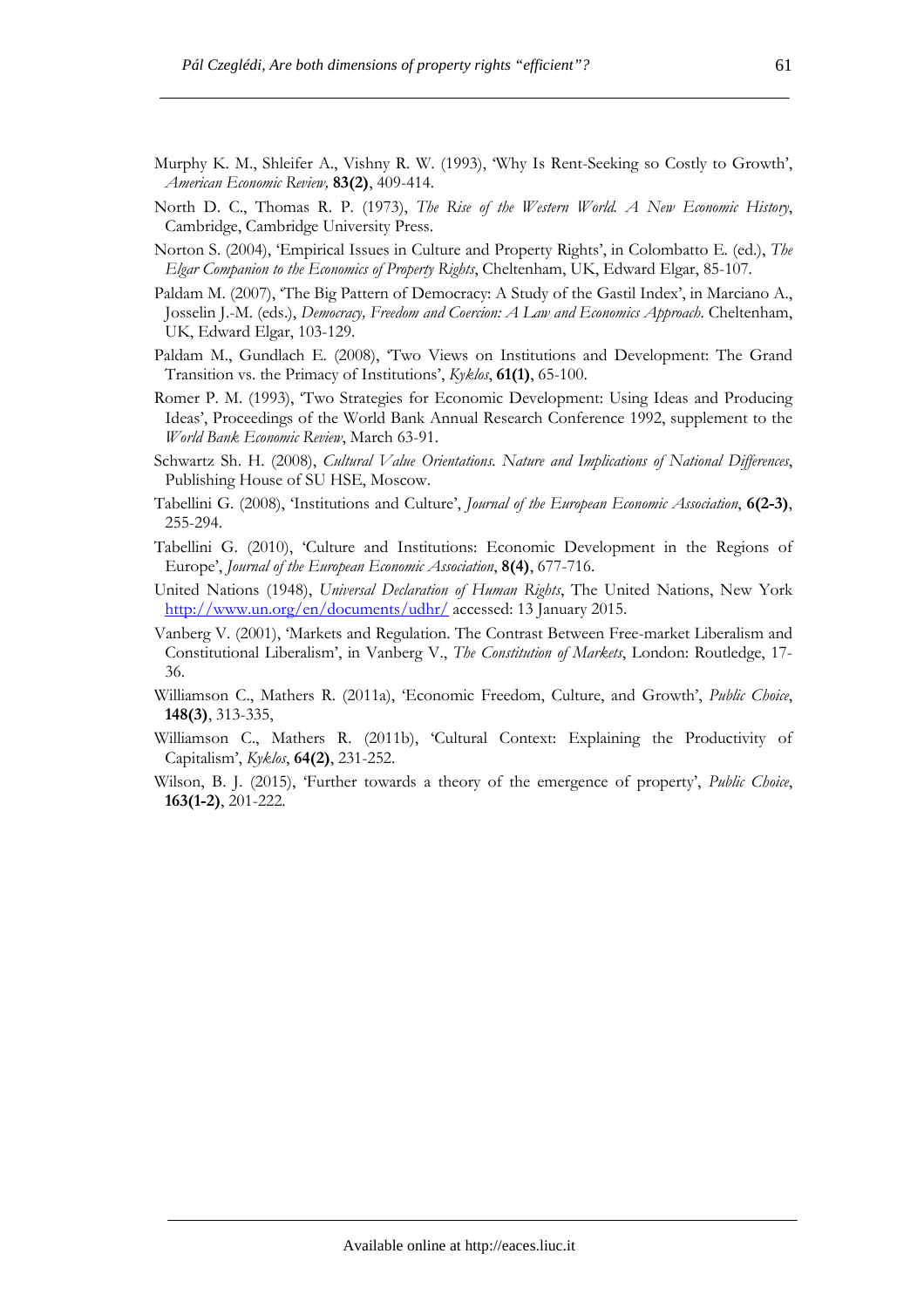# **Appendix 1. Statistics from the factor analysis used in section 4.1.**

|                  | Civil Liberties sub-component/          |       | Std. Dev. | No. of    |
|------------------|-----------------------------------------|-------|-----------|-----------|
|                  | <b>Economic Freedom areas</b>           | Mean  |           | countries |
|                  | Freedom of Expression and Belief        | 12.16 | 3.78      | 122       |
| civil rights     | Associational and Organizational Rights | 8.58  | 3.43      | 122       |
| subcategories    | Rule of Law                             | 9.03  | 4.54      | 122       |
|                  | Personal Autonomy and Individual Rights | 10.28 | 3.77      | 122       |
|                  | Size of Government                      | 6.34  | 1.38      | 122       |
| economic freedom | Legal Structure and Property Rights     | 5.90  | 1.93      | 122       |
| areas            | Sound Money                             | 8.14  | 1.51      | 122       |
|                  | Freedom to trade internationally        | 6.97  | 1.36      | 122       |
|                  | Regulation                              | 6.77  | 0.95      | 122       |

**Table 5. Descriptive Statistics of freedom components** 

#### **Table 6. Communalities**

|                            | Civil Liberties sub-component/          | Initial | <b>Extraction</b> |
|----------------------------|-----------------------------------------|---------|-------------------|
|                            | <b>Economic Freedom areas</b>           |         |                   |
|                            | Freedom of Expression and Belief        | 0.890   | 0.805             |
| civil rights subcategories | Associational and Organizational Rights | 0.896   | 0.887             |
|                            | Rule of Law                             | 0.921   | 0.944             |
|                            | Personal Autonomy and Individual Rights | 0.877   | 0.891             |
|                            | Size of Government                      | 0.203   | 0.086             |
|                            | Legal Structure and Property Rights     | 0.701   | 0.544             |
| economic freedom areas     | Sound Money                             | 0.572   | 0.564             |
|                            | Freedom to trade internationally        | 0.610   | 0.770             |
|                            | Regulation                              | 0.435   | 0.436             |

**Table 7. Total Variance Explained** 

62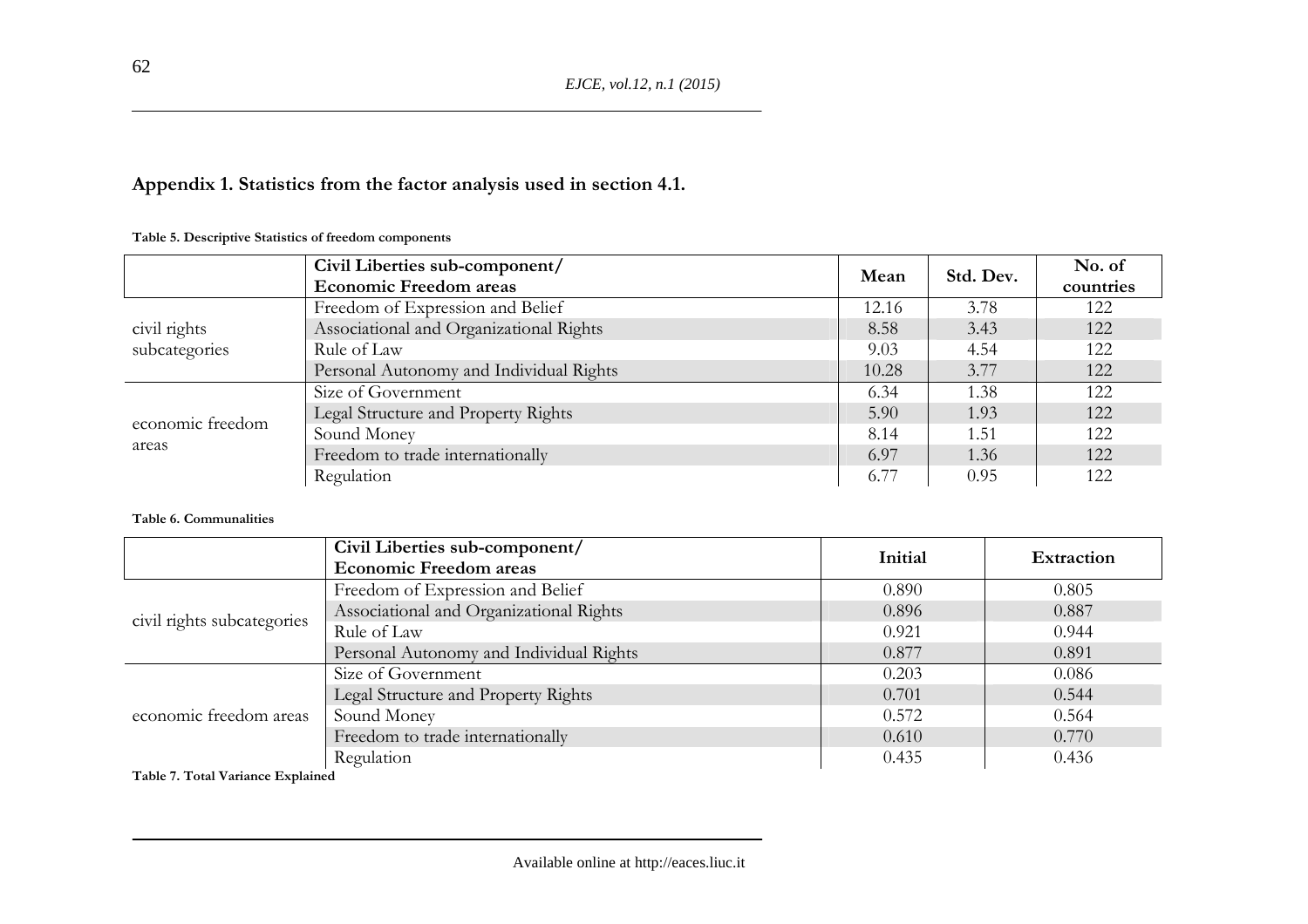|                 | <b>Initial Eigenvalues</b> |                    |              | <b>Extraction Sums of Squared Loadings</b> |                    |                 | <b>Rotation Sums of Squared Loadings</b> |                    |                 |
|-----------------|----------------------------|--------------------|--------------|--------------------------------------------|--------------------|-----------------|------------------------------------------|--------------------|-----------------|
| Factor          | Total                      | $%$ of<br>Variance | Cumulative % | Total                                      | $%$ of<br>Variance | Cumulative $\%$ | Total                                    | $%$ of<br>Variance | Cumulative $\%$ |
|                 | 5.277                      | 58.637             | 58.637       | 5.045                                      | 56.051             | 56.051          | 3.327                                    | 36.968             | 36.968          |
| 2               | 1.239                      | 13.770             | 72.407       | 0.882                                      | 9.803              | 65.854          | 2.600                                    | 28.887             | 65.854          |
| $\mathfrak{Z}$  | 0.956                      | 10.620             | 83.027       |                                            |                    |                 |                                          |                    |                 |
| 4               | 0.583                      | 6.475              | 89.503       |                                            |                    |                 |                                          |                    |                 |
| $5\overline{)}$ | 0.415                      | 4.606              | 94.109       |                                            |                    |                 |                                          |                    |                 |
| 6               | 0.275                      | 3.050              | 97.159       |                                            |                    |                 |                                          |                    |                 |
|                 | 0.135                      | 1.501              | 98.660       |                                            |                    |                 |                                          |                    |                 |
| 8               | 0.066                      | 0.730              | 99.390       |                                            |                    |                 |                                          |                    |                 |
| 9               | 0.055                      | 0.610              | 100,000      |                                            |                    |                 |                                          |                    |                 |

*Extraction Method: Principal Axis Factoring.*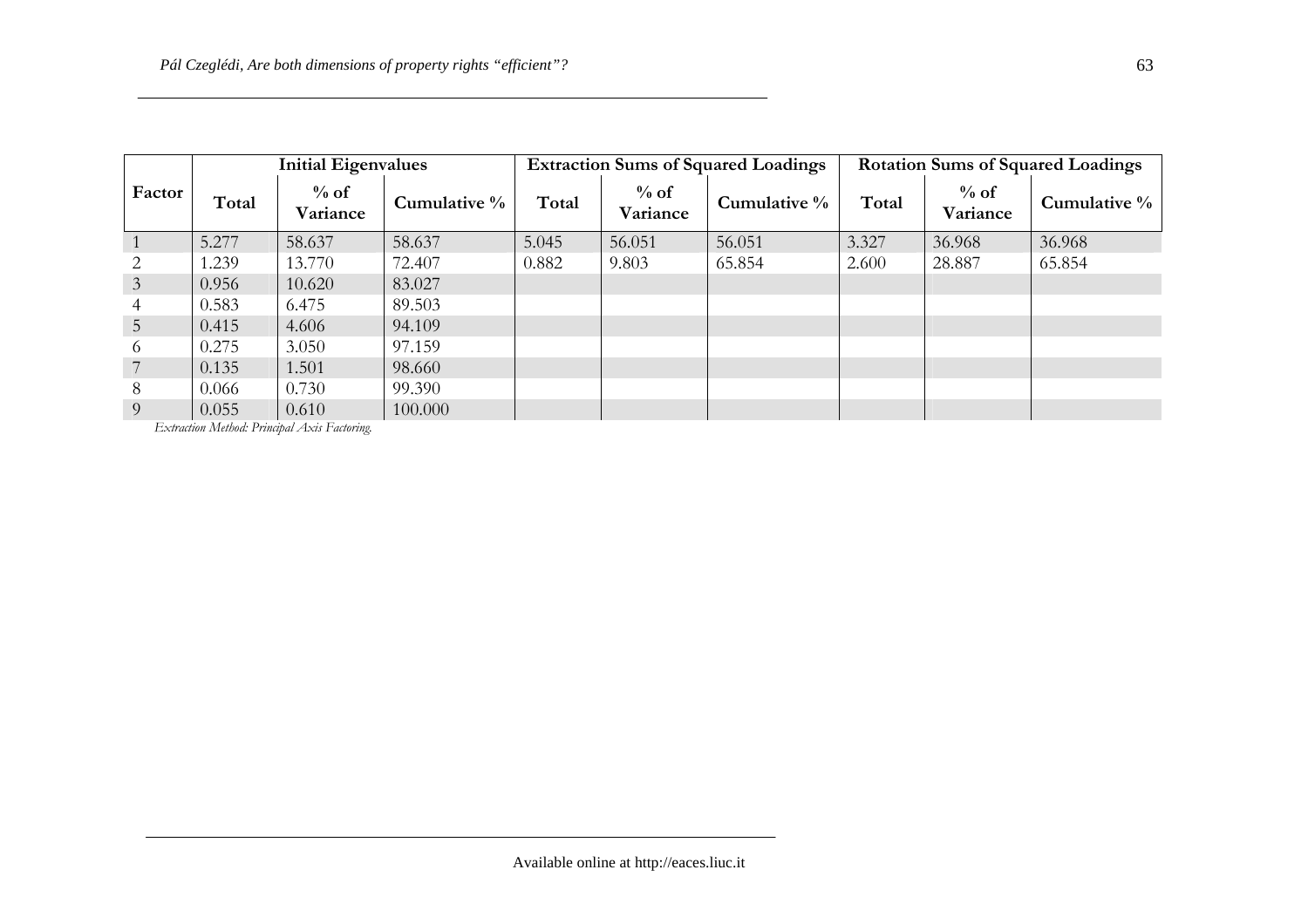|                                                 | Dependent variable:     |                         |                        |                          |                        |                        |
|-------------------------------------------------|-------------------------|-------------------------|------------------------|--------------------------|------------------------|------------------------|
|                                                 |                         | definition dimension    |                        |                          | assignment dimension   |                        |
|                                                 | (1)                     | (2)                     | (3)                    | (4)                      | (5)                    | (6)                    |
|                                                 | $-0.830$                | $-1.563$                | $-1.120$               | 0.206                    | $-3.172$               | $-0.344$               |
| constant                                        | $(0.357)$ ***           | $(0.847)^*$             | $(0.425)$ ***          | (0.406)                  | $(0.950)$ ***          | (0.395)                |
| log of GDP p.c.                                 |                         | 0.105<br>(0.114)        |                        |                          | 0.458<br>$(0.135)$ *** |                        |
| log of average<br>years of primary<br>schooling |                         |                         | 0.222<br>(0.148)       |                          |                        | 0.473<br>$(0.108)$ *** |
| Catholic                                        | 0.800<br>$(0.302)$ **   | 0.739<br>$(0.302)$ **   | 0.743<br>$(0.291)$ **  | 0.136<br>(0.265)         | $-0.220$<br>(0.287)    | 0.063<br>(0.258)       |
| Protestant                                      | 0.642<br>(0.431)        | 0.336<br>(0.464)        | 0.688<br>$(0.443)$ **  | 0.095<br>(0.608)         | $-0.631$<br>(0.579)    | $-0.009$<br>(0.535)    |
| Muslim                                          | $-0.459$<br>(0.356)     | $-0.451$<br>(0.363)     | $-0.177$<br>(0.408)    | $-0.226$<br>(0.367)      | $-0.233$<br>(0.313)    | 0.098<br>(0.325)       |
| Other religions                                 | 1.121<br>$(0.560)$ **   | 1.342<br>$(0.662)^*$    | 1.598<br>$(0.658)$ **  | $-1.053$<br>$(0.487)$ ** | $-0.283$<br>(0.446)    | $-0.278$<br>(0.466)    |
| French legal or.                                | $-0.354$<br>$(0.196)^*$ | $-0.353$<br>$(0.187)^*$ | $-0.223$<br>(0.214)    | $-0.391$<br>$(0.217)^*$  | $-0.212$<br>(0.200)    | $-0.277$<br>(0.209)    |
| German legal or.                                | $-0.088$<br>(0.249)     | $-0.153$<br>(0.276)     | $-0.052$<br>(0.246)    | $-0.173$<br>(0.208)      | $-0.031$<br>(0.202)    | $-0.277$<br>(0.209)    |
| Scandinavian legal                              | $-0.321$                | $-0.262$                | $-0.306$               | $-0.225$                 | 0.070                  | $-0.142$               |
| origin                                          | (0.266)                 | (0.286)                 | (0.274)                | (0.522)                  | (0.536)                | (0.492)                |
| Socialist legal                                 | $-0.646$                |                         | $-0.322$               | $-3.899$                 |                        | $-3.312$               |
| origin                                          | $(0.203)$ ***           |                         | (0.295)                | $(-0.239)$ ***           |                        | $(0.231)$ ***          |
| latitude                                        | 2.396<br>$(0.437)$ ***  | 2.313<br>$(0.540)$ ***  | 2.165<br>$(0.455)$ *** | 0.985<br>$(0.516)^*$     | 0.005<br>(0.772)       | 0.575<br>(0.498)       |
| ethnic                                          | $-0.173$                | $-0.205$                | $-0.133$               | $-0.397$                 | $-0.464$               | $-0.234$               |
| fractionalization                               | (0.316)                 | (0.340)                 | (0.327)                | (0.369)                  | (0.366)                | (0.342)                |
| $R^2$                                           | 0.511                   | 0.518                   | 0.506                  | 0.382                    | 0.416                  | 0.452                  |
| adj. R <sup>2</sup>                             | 0.464                   | 0.463                   | 0.450                  | 0.323                    | 0.349                  | 0.390                  |
| number of obs.                                  | 115                     | 99                      | 110                    | 115                      | 99                     | 110                    |

### **Appendix 2. Regression results of the basic specification**

**Table 8. Cross-country regressions: basic specifications with religious adherence variables** 

*Heteroscedasticity robust standard errors are in parentheses. Letters in the upper index refer to significance: \*\*\* : significance at 1 %, \*\* : significance at 5%. Standard errors without an index mean that the coefficient is not significant even at the 10 % level.* 

*The dependent variables are the two dimensions of property rights derived from the factor analysis detailed in section 3.1. Log GDP p. c. is the natural logarithm of CGDPe per capita in 1970 from Feenstra et al (2013), log of average years of primary schooling are from Barro and Lee (2013) and measure the average primary school years of those above the age of 15 for the year 1970. Catholic, Protestant, Muslim, and Other Religions reflect adherence fractions of the population and are from Barro (2003). Legal origins are dummy variables with the value of one if the country's legal system has the origin indicated, English legal origin is the omitted one, and the data are from LaPorta et al. (2008). Latitude is the latitude of the country centroid from Gallup et al. (2001) in absolute value and divided by 90. Data on ethnic fractionalization are from Alesina et al. (2003)*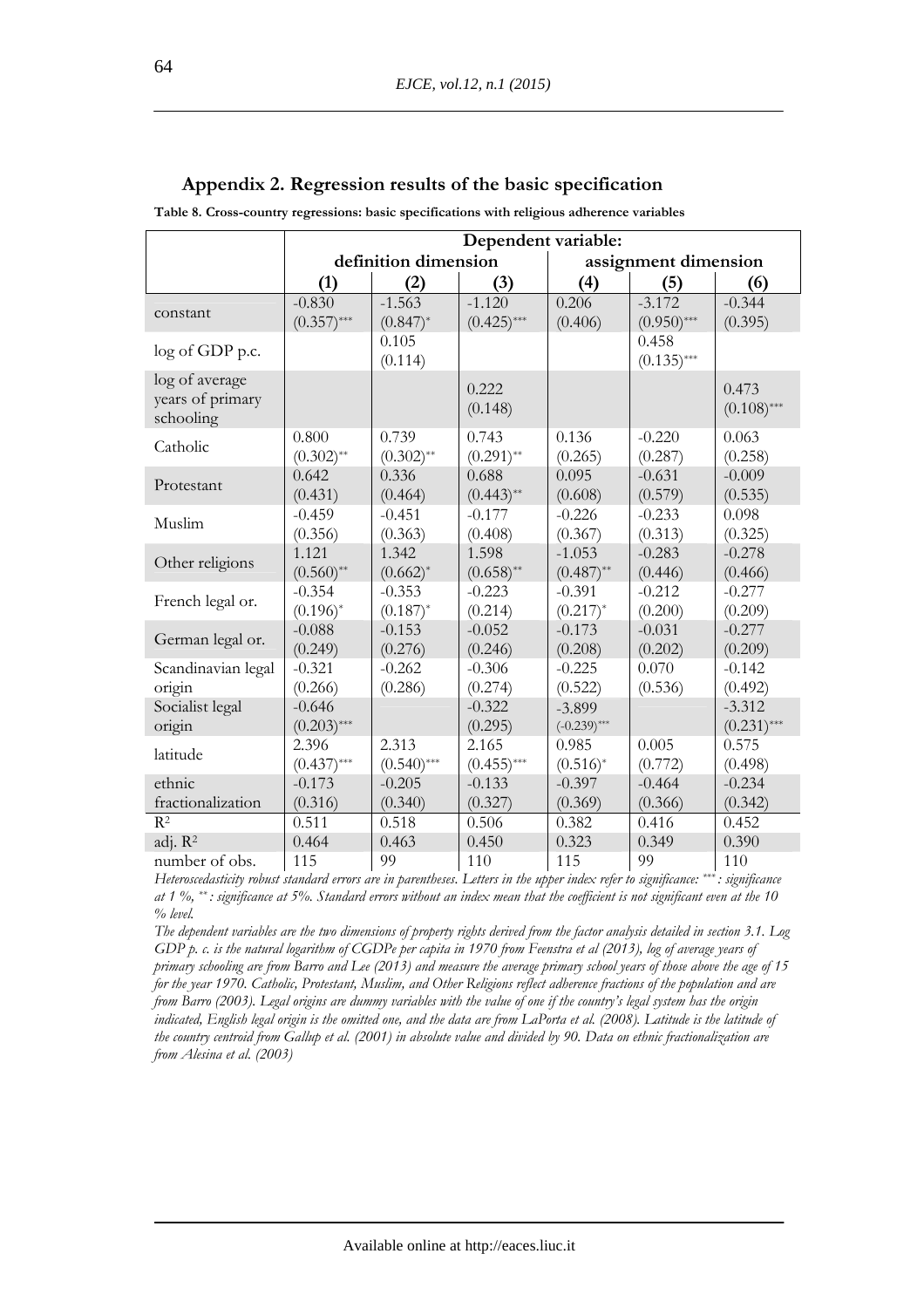|                           | Dependent variable: |                      |                  |                      |                      |                           |  |
|---------------------------|---------------------|----------------------|------------------|----------------------|----------------------|---------------------------|--|
|                           |                     | definition dimension |                  | assignment dimension |                      |                           |  |
|                           | (1)                 | (2)                  | (3)              | (4)                  | (5)                  | (6)                       |  |
| constant                  | $-0.854$            | $-2.037$             | $-1.206$         | 1.518                | $-1.824$             | 0.874                     |  |
|                           | (0.617)             | $(1.250)^{*}$        | $(0.625)^*$      | (0.706)              | (1.979)              | (0.605)                   |  |
| log of GDP p.c.           |                     | 0.154                |                  |                      | 0.469                |                           |  |
|                           |                     | (0.153)              |                  |                      | $(0.217)$ **         |                           |  |
| log of average years of   |                     |                      | 0.363            |                      |                      | 0.664                     |  |
| primary schooling         |                     |                      | $(0.171)$ **     |                      |                      | $(0.132)$ ***             |  |
| power distance            | $-0.009$            | $-0.007$             | $-0.009$         | $-0.004$             | 0.003                | $-0.003$                  |  |
|                           | $(0.005)^*$         | (0.005)              | $(0.005)^*$      | (0.004)              | (0.005)              | (0.004)                   |  |
| individualism             | 0.016               | 0.011                | 0.013            | 0.012                | 0.006                | 0.007                     |  |
|                           | $(0.006)$ ***       | $(0.007)^*$          | $(0.006)$ **     | (0.007)              | (0.008)              | (0.005)                   |  |
| masculinity               | $-0.002$            | $-0.005$             | $-0.003$         | $-0.009$             | $-0.022$             | $-0.010$                  |  |
|                           | (0.004)             | (0.004)              | (0.003)          | (0.006)              | $(0.009)$ **         | $(0.005)^*$               |  |
| uncertainty avoidance     | 0.019               | 0.019                | 0.018            | $-0.007$             | $-0.009$             | $-0.009$                  |  |
|                           | $(0.006)$ ***       | $(0.006)$ ***        | $(0.005)$ ***    | (0.005)              | $(0.005)^*$          | $(0.005)^*$               |  |
| French legal or.          | $-0.158$            | $-0.187$             | $-0.124$         | $-0.110$             | $-0.211$             | $-0.047$                  |  |
|                           | $(-0.259)$          | $(-0.283)$           | (0.266)          | (0.294)              | (0.239)              | (0.213)                   |  |
| German legal or.          | 0.239               | 0.044                | 0.141            | 0.130                | 0.381                | $-0.049$                  |  |
|                           | (0.273)             | (0.282)              | (0.284)          | (0.285)              | (0.281)              | (0.176)                   |  |
| Scandinavian legal origin | 0.471               | 0.180                | 0.358            | $-0.390$             | $-1.064$             | $-0.598$                  |  |
|                           | (0.329)             | (0.323)              | (0.329)          | (0.439)              | $(0.538)^{*}$        | (0.422)                   |  |
| Socialist legal origin    |                     |                      |                  |                      |                      |                           |  |
| latitude                  | $-0.186$            | $-0.208$             | $-0.151$         | $-0.659$             | $-0.703$             | 0.596                     |  |
|                           | (0.907)             | (0.706)              | (0.877)          | (0.756)              | (0.768)              | (0.544)                   |  |
| ethnic fractionalization  | $-0.207$            | $-0.256$<br>(0.468)  | $-0.107$         | $-0.825$<br>(0.502)  | $-0.766$             | $-0.642$<br>$(0.372)^{*}$ |  |
| $R^2$                     | (0.405)<br>0.591    | 0.660                | (0.407)<br>0.630 | 0.325                | $(0.443)^*$<br>0.491 | 0.477                     |  |
|                           |                     |                      |                  |                      |                      |                           |  |
| adj. $R^2$                | 0.524               | 0.586                | 0.561            | 0.215                | 0.380                | 0.381                     |  |
| number of obs.            | 65                  | 57                   | 65               | 65                   | 57                   | 65                        |  |

**Table 9. Cross-country regressions: basic specifications with Hofstede's cultural dimensions** 

*The dependent variables are the two dimensions of property rights derived from the factor analysis detailed in section 3.1. Log GDP p. c. is the natural logarithm of CGDPe per capita in 1970 from Feenstra et al (2013), log of average years of primary schooling are from Barro and Lee (2013) and measure the average primary school years of those above the age of 15 for the year 1970. Power distance, individualism, masculinity, and uncertainty avoidance are cultural dimensions developed in Hofstede et al. (2010), while the data are from Hofstede et al. (2012).* 

*Legal origins are dummy variables with the value of one if the country's legal system has the origin indicated, English legal origin is the omitted one, and the data are from LaPorta et al. (2008). Latitude is the latitude of the country centroid from Gallup et al. (2001) in absolute value and divided by 90. Data on ethnic fractionalization are from Alesina et al. (2003)*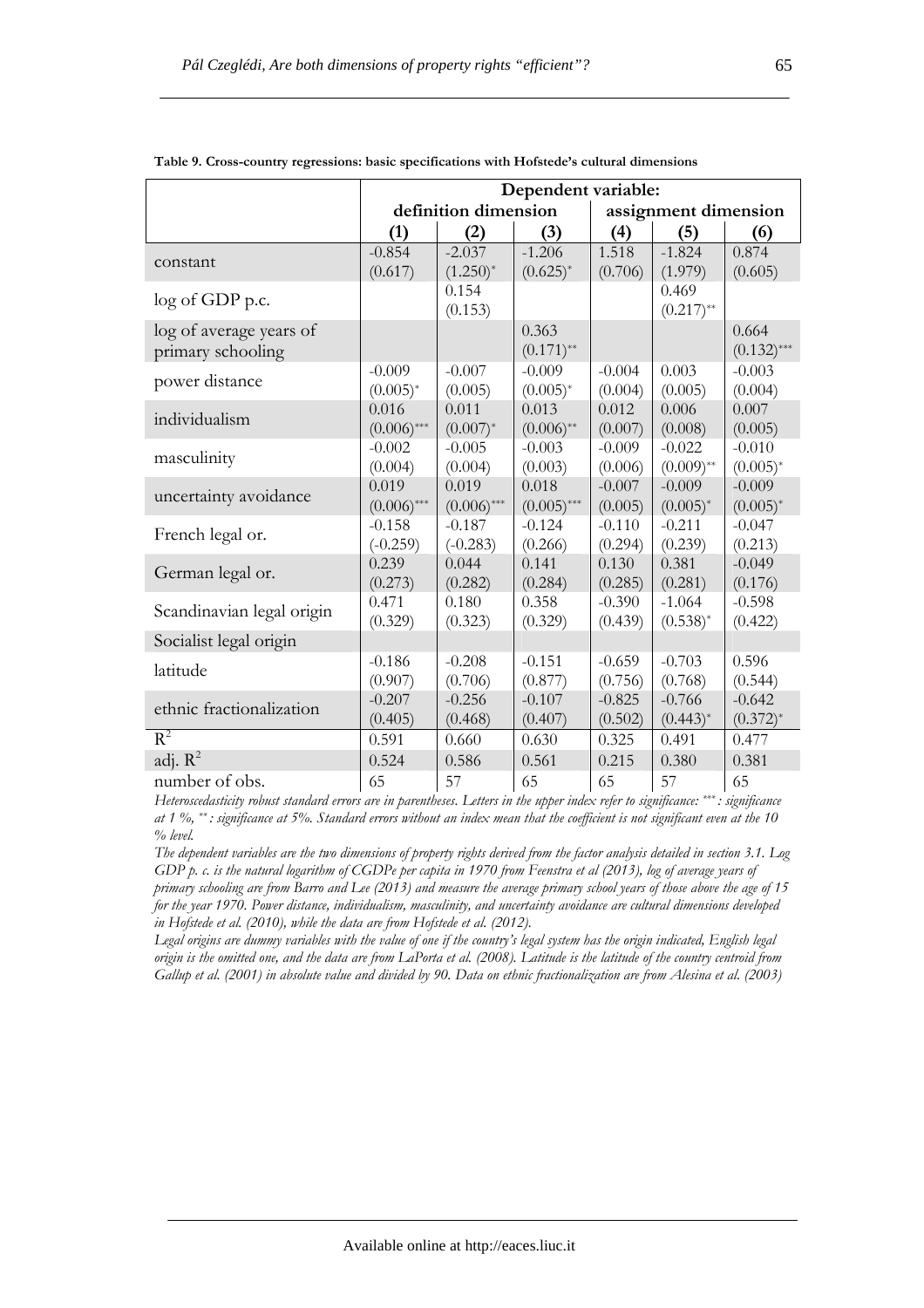|                     | Dependent variable: |                      |               |              |                      |               |  |
|---------------------|---------------------|----------------------|---------------|--------------|----------------------|---------------|--|
|                     |                     | definition dimension |               |              | assignment dimension |               |  |
|                     | (1)                 | (2)                  | (3)           | (4)          | (5)                  | (6)           |  |
|                     | $-0.038$            | $-1.021$             | $-0.040$      | 1.216        | $-2.262$             | 0.440         |  |
| constant            | (0.667)             | (1.755)              | (0.670)       | $(0.678)^*$  | (2.465)              | (0.635)       |  |
| log of GDP p.c.     |                     | 0.051                |               |              | 0.378                |               |  |
|                     |                     | (0.193)              |               |              | (0.274)              |               |  |
| log of average      |                     |                      |               |              |                      |               |  |
| years of            |                     |                      | 0.001         |              |                      | 0.535         |  |
| primary             |                     |                      | (0.130)       |              |                      | $(0.123)$ *** |  |
| schooling           |                     |                      |               |              |                      |               |  |
| autonomy-           | 0.025               | $-0.114$             | 0.025         | 0.146        | $-0.002$             | 0.162         |  |
| embeddedness        | (0.112)             | (0.149)              | (0.113)       | (0.112)      | (0.179)              | (0.105)       |  |
| egalitarianism-     | 0.567               | 0.435                | 0.566         | $-0.032$     | $-0.232$             | $-0.154$      |  |
| hierarchy           | $(0.191)$ **        | $(0.198)$ **         | $(0.191)$ *** | (0.196)      | (0.196)              | (0.198)       |  |
| mastery-            | $-0.020$            | $-0.050$             | $-0.020$      | $-0.347$     | $-0.391$             | $-0.339$      |  |
| harmony             | (0.183)             | (0.206)              | (0.186)       | (0.213)      | (0.282)              | (0.217)       |  |
| French legal or.    | $-0.170$            | 0.020                | $-0.170$      | $-1.053$     | $-0.867$             | $-0.966$      |  |
|                     | (0.354)             | (0.365)              | (0.358)       | $(0.441)$ ** | (0.553)              | $(0.426)$ **  |  |
| German legal        | 0.384               | 0.296                | 0.384         | $-0.630$     | $-0.511$             | $-0.794$      |  |
| or.                 | (0.405)             | (0.415)              | (0.411)       | (0.445)      | (0.536)              | $(0.425)^{*}$ |  |
| Scandinavian        | $-0.100$            | $-0.230$             | $-0.100$      | $-0.740$     | $-0.709$             | $-0.717$      |  |
| legal origin        | (0.350)             | (0.359)              | (0.355)       | (0.480)      | (0.655)              | (0.458)       |  |
| Socialist legal     |                     |                      |               |              |                      |               |  |
| origin              |                     |                      |               |              |                      |               |  |
| latitude            | 0.516               | 1.815                | 0.516         | 0.113        | 0.351                | $-0.011$      |  |
|                     | (1.038)             | $(0.931)^*$          | (1.056)       | (1.029)      | (1.358)              | (0.990)       |  |
| ethnic              | 0.526               | 0.672                | 0.528         | $-1.133$     | $-0.966$             | $-0.808$      |  |
| fractionalization   | (0.549)             | (0.608)              | (0.551)       | $(0.608)^*$  | (0.630)              | (0.559)       |  |
| R <sup>2</sup>      | 0.557               | 0.585                | 0.557         | 0.343        | 0.414                | 0.404         |  |
| adj. R <sup>2</sup> | 0.469               | 0.475                | 0.455         | 0.211        | 0.258                | 0.267         |  |
| number of obs.      | 49                  | 44                   | 49            | 49           | 44                   | 49            |  |

*The dependent variables are the two dimensions of property rights derived from the factor analysis detailed in section 3.1. Log GDP p. c. is the natural logarithm of CGDPe per capita in 1970 from Feenstra et al (2013), log of average years of primary schooling are from Barro and Lee (2013) and measure the average primary school years of those above the age of 15 for the year 1970. Cultural variables come from principal component analysis of each of the two components Schwartz (2008:8-10) identifies as "bipolar dimensions" of culture. That is, based on the Licht et al. (2007) data autonomyembeddedness is the first principal component of intellectual autonomy, affective autonomy and the negative of embeddedness; egalitarianism-hierarchy is the first principal component of egalitarianism and the negative of hierarchy; mastery-harmony is the first principal component of mastery and the negative of harmony. Legal origins are dummy variables with the value of one if the country's legal system has the origin indicated, English legal origin is the omitted one, and the data are from LaPorta et al. (2008). Latitude is the latitude of the country centroid from Gallup et al. (2001) in absolute value and divided by 90. Data on ethnic fractionalization are from Alesina et al. (2003)* 

# **Appendix 3. Regression results of the first robustness tests**

**Table 11. Cross-country regressions: robustness test with religious adherence variables** 

| Dependent variable:  |                      |  |  |  |  |
|----------------------|----------------------|--|--|--|--|
| definition dimension | assignment dimension |  |  |  |  |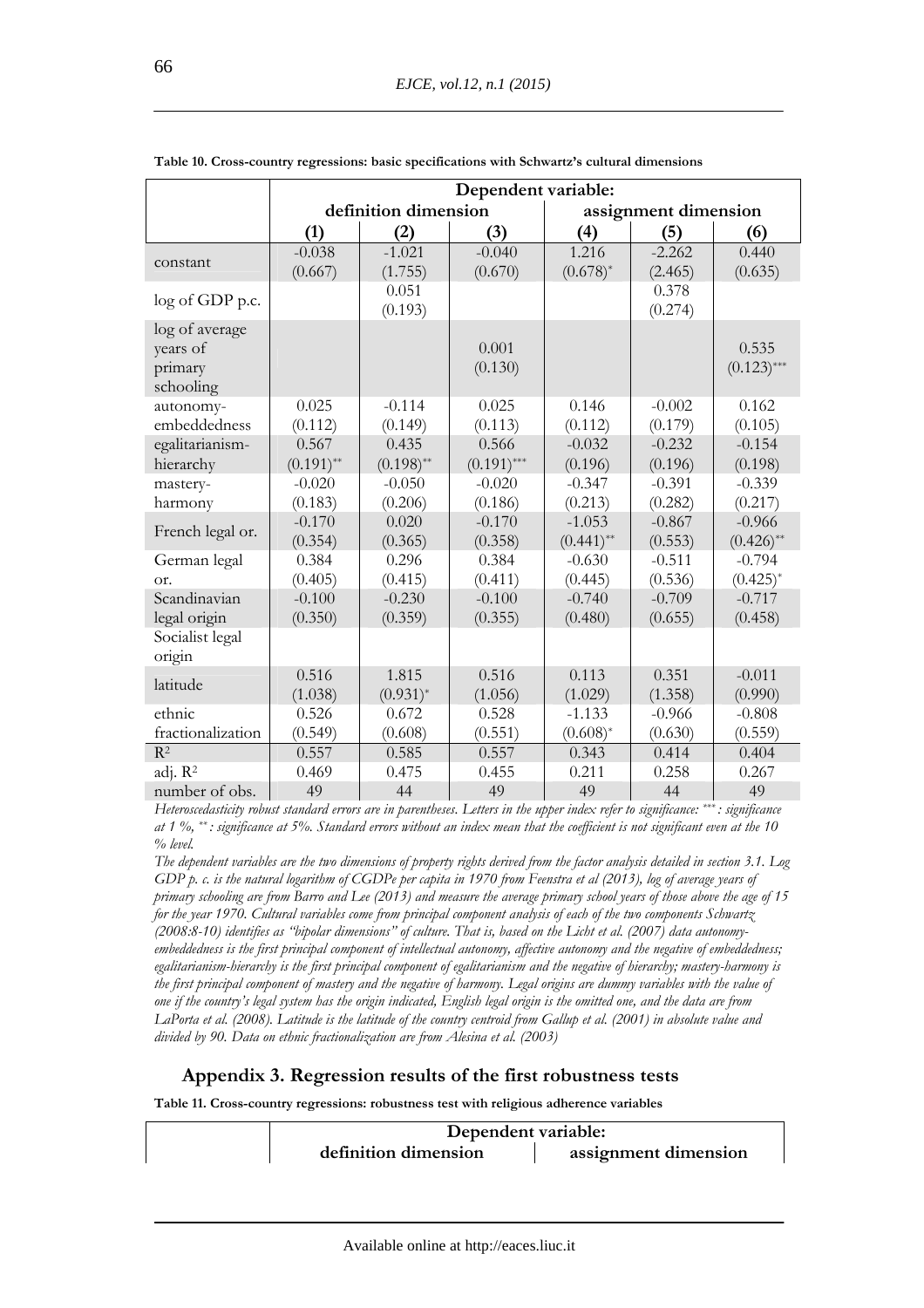|                                                    | (1)           | (2)              | (3)                  | (4)          | (5)                    | (6)                    |
|----------------------------------------------------|---------------|------------------|----------------------|--------------|------------------------|------------------------|
| constant                                           | $-0.877$      | $-1.591$         | $-1.169$             | 0.344        | $-3.004$               | $-1.072$               |
|                                                    | $(0.302)$ *** | (1.018)          | $(-3.38)$ ***        | (0.477)      | $(0.948)$ ***          | $(0.519)$ **           |
| log of GDP p.c.                                    |               | 0.109<br>(0.126) |                      |              | 0.406<br>$(0.142)$ *** |                        |
| log of average<br>years of<br>primary<br>schooling |               |                  | 0.244<br>$(0.136)^*$ |              |                        | 0.641<br>$(0.196)$ *** |
| Catholic                                           | $-0.141$      | $-0.123$         | $-0.110$             | 0.094        | $-0.192$               | 0.114                  |
|                                                    | (0.281)       | (0.265)          | (0.261)              | (0.407)      | (0.266)                | (0.364)                |
| Protestant                                         | 0.068         | $-0.038$         | 0.079                | 0.248        | $-0.299$               | 0.226                  |
|                                                    | (0.335)       | (0.322)          | (0.323)              | (0.426)      | (0.335)                | (0.384)                |
| Muslim                                             | $-0.908$      | $-0.868$         | $-0.539$             | $-0.159$     | $-0.305$               | 0.398                  |
|                                                    | $(0.337)$ *** | $(0.369)$ **     | (0.396)              | (0.441)      | (0.293)                | (0.494)                |
| Other religions                                    | 0.971         | 1.054            | 1.545                | $-0.736$     | $-0.440$               | 0.286                  |
|                                                    | $(0.567)^*$   | (0.656)          | $(0.639)$ **         | (0.628)      | (0.471)                | (0.707)                |
| English lang.                                      | $-0.273$      | $-0.299$         | $-0.406$             | 0.577        | 0.356                  | 0.216                  |
| frac.                                              | (0.218)       | (0.208)          | $(0.213)^*$          | $(0.259)$ ** | (0.307)                | (0.291)                |
| European lang.                                     | 0.665         | 0.566            | 0.677                | 0.107        | $-0.143$               | 0.117                  |
| frac                                               | $(0.169)$ *** | $(0.169)$ ***    | $(0.151)$ ***        | (0.45)       | (0.264)                | (0.256)                |
| latitude                                           | 2.697         | 2.337            | 2.466                | 1.352        | 0.312                  | 0.767                  |
|                                                    | $(0.362)$ **  | $(0.519)^*$      | $(0.386)$ ***        | $(2.29)$ **  | (0.783)                | (0.618)                |
| ethnic                                             | 0.042         | $-0.029$         | 0.122                | $-0.222$     | $-0.342$               | 0.082                  |
| fractionalization                                  | (0.286)       | (0.29)           | (0.295)              | (0.347)      | (0.333)                | (0.328)                |
| R <sup>2</sup>                                     | 0.524         | 0.526            | 0.534                | 0.264        | 0.408                  | 0.385                  |
| adj. R <sup>2</sup>                                | 0.485         | 0.476            | 0.485                | 0.200        | 0.344                  | 0.321                  |
| number of obs.                                     | 102           | 94               | 97                   | 102          | 94                     | 97                     |

*The dependent variables are the two dimensions of property rights derived from the factor analysis detailed in section 3.1. Log GDP p. c. is the natural logarithm of CGDPe per capita in 1970 from Feenstra et al (2013), log of average years of primary schooling are from Barro and Lee (2013) and measure the average primary school years of those above the age of 15 for the year 1970. Catholic, Protestant, Muslim, and Other Religions reflect adherence fractions of the population and are from Barro (2003). English lang. frac. and European lang. frac are the fraction of the population speaking English and the fraction of the population speaking one of the major languages of Western Europe: English, French, German, Portuguese, or Spanish. Latitude is the latitude of the country centroid from Gallup et al. (2001) in absolute value and divided by 90. Data on ethnic fractionalization are from Fearon (2003).*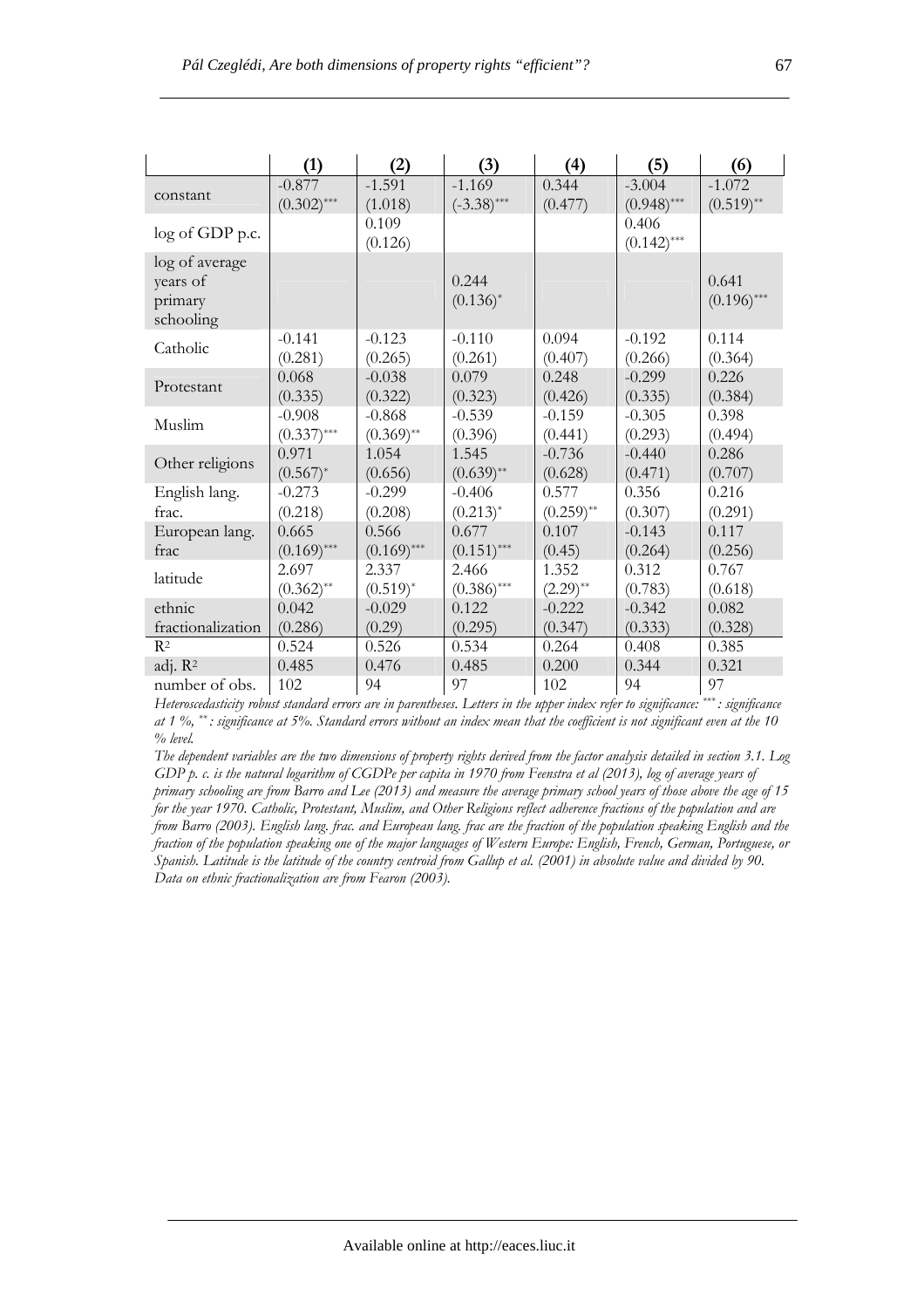|                     | Dependent variable:  |               |               |                      |             |               |
|---------------------|----------------------|---------------|---------------|----------------------|-------------|---------------|
|                     | definition dimension |               |               | assignment dimension |             |               |
|                     | (1)                  | (2)           | (3)           | (4)                  | (5)         | (6)           |
|                     | $-0.735$             | $-1.719$      |               | 1.044                | $-1.308$    | 0.278         |
| constant            | $(0.338)$ **         | (1.255)       |               | (0.699)              | (2.112)     | (0.581)       |
| log of GDP p.c.     |                      | 0.126         |               |                      | 0.293       |               |
|                     |                      | (0.149)       |               |                      | (0.266)     |               |
| log of average      |                      |               |               |                      |             |               |
| years of            |                      |               | 0.340         |                      |             | 0.619         |
| primary             |                      |               | (0.164)       |                      |             | $(0.134)$ *** |
| schooling           |                      |               |               |                      |             |               |
| power distance      | $-0.007$             | $-0.006$      | $-0.006$      | $-0.003$             | $-0.000$    | $-0.001$      |
|                     | $(0.003)^*$          | (0.004)       | (0.004)       | (0.004)              | (0.005)     | (0.003)       |
| individualism       | 0.008                | 0.005         | 0.006         | 0.013                | 0.008       | 0.010         |
|                     | (0.005)              | (0.006)       | (0.005)       | (0.006)              | (0.008)     | $(0.004)$ **  |
| masculinity         | $-0.005$             | $-0.005$      | $-0.005$      | $-0.012$             | $-0.011$    | $-0.011$      |
|                     | (0.003)              | (0.003)       | (0.004)       | $(0.005)$ **         | $(0.006)^*$ | $(0.005)$ **  |
| uncertainty         | 0.013                | 0.012         | 0.012         | $-0.003$             | $-0.004$    | $-0.004$      |
| avoidance           | $(0.004)$ ***        | $(0.004)$ *** | $(0.007)$ *** | $(-0.006)$           | (0.006)     | (0.006)       |
| English lang.       | 0.157                | 0.166         | 0.011         | 0.275                | 0.295       | 0.009         |
| frac.               | (0.244)              | (0.236)       | (0.222)       | (0.366)              | (0.367)     | (0.403)       |
| European lang.      | 0.349                | 0.298         | 0.344         | 0.053                | $-0.096$    | 0.044         |
| frac                | $(0.175)^*$          | (0.181)       | $(0.161)$ **  | (0.262)              | (0.241)     | (0.244)       |
| latitude            | 1.212                | 1.123         | 1.141         | $-0.486$             | $-0.607$    | $-0.615$      |
|                     | $(0.622)^*$          | $(0.604)^*$   | $(0.624)^*$   | (0.730)              | (0.744)     | (0.597)       |
| ethnic              | $-0.335$             | $-0.353$      | $-0.138$      | $-0.543$             | $-0.550$    | $-0.183$      |
| fractionalization   | (0.445)              | (0.454)       | (0.409)       | (0.440)              | (0.398)     | (0.308)       |
| $R^2$               | 0.667                | 0.676         | 0.706         | 0.345                | 0.390       | 0.480         |
| adj. R <sup>2</sup> | 0.610                | 0.611         | 0.648         | 0.233                | 0.268       | 0.378         |
| number of obs.      | 56                   | 55            | 56            | 56                   | 55          | 56            |

**Table 12. Cross-country regressions: robustness test with Hofstede's cultural dimensions**

*The dependent variables are the two dimensions of property rights derived from the factor analysis detailed in section 3.1. Log GDP p. c. is the natural logarithm of CGDPe per capita in 1970 from Feenstra et al (2013), log of average years of primary schooling are from Barro and Lee (2013) and measure the average primary school years of those above the age of 15 for the year 1970. Power distance, individualism, masculinity, and uncertainty avoidance are cultural dimensions developed in Hofstede et al. (2010), while the data are from Hofstede et al. (2012).* 

 *English lang. frac. and European lang. frac are the fraction of the population speaking English and the fraction of the population speaking one of the major languages of Western Europe: English, French, German, Portuguese, or Spanish. Latitude is the latitude of the country centroid from Gallup et al. (2001) in absolute value and divided by 90. Data on ethnic fractionalization are from Fearon (2003).*